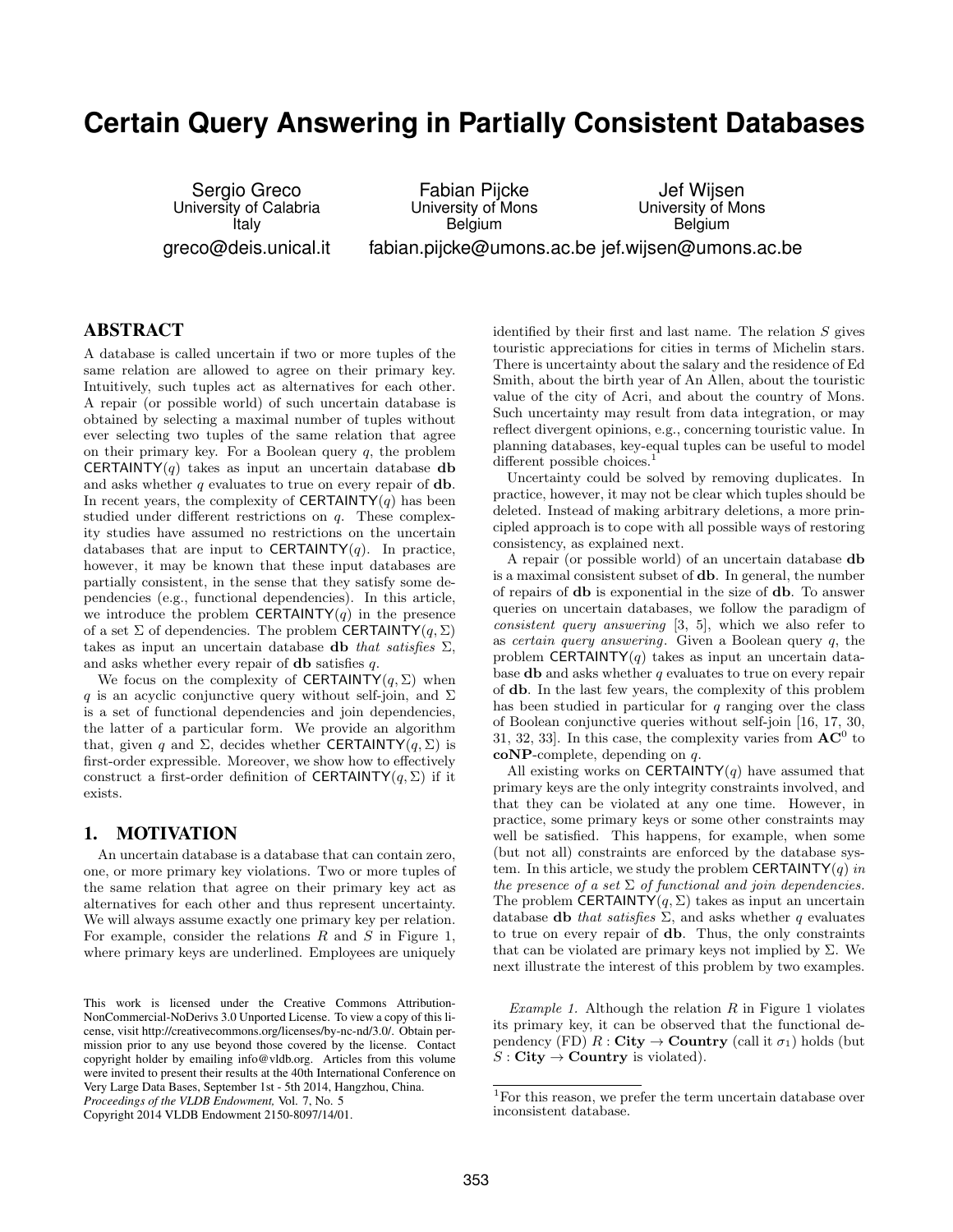| $\,R$ | First | $\operatorname{Last}$ | Birth | Sal   | $\rm City$ | Country |                  |         |                |
|-------|-------|-----------------------|-------|-------|------------|---------|------------------|---------|----------------|
|       | Ed    | Smith                 | 1960  | 50K   | Acri       | Italy   | $\mathrm{C}$ ity | Country | $_{\rm Stars}$ |
|       | Ed    | Smith                 | 1960  | 50K   | Mons       | Belgium | Acri             | Italy   | $**$           |
|       | Ed    | Smith                 | 1960  | 60K - | Acri       | Italy   | Acri             | Italy   | ***            |
|       | Ed    | Smith                 | 1960  | 60K   | Mons       | Belgium | Mons             | Belgium | ***            |
|       | An    | Allen                 | 1970  | 40K   | Mons       | Belgium | Mons             | France  | ***            |
|       | An    | Allen                 | 1971  | 40K   | Mons       | Belgium |                  |         |                |

Figure 1: Uncertain database satisfying functional dependency R : City  $\rightarrow$  Country and join dependency  $R : \mathbb{N}$  [{First, Last, Birth}, {First, Last, Sal}, {First, Last, City, Country}].

Consider the conjunctive query  $q_1$  asking whether some employees live in three-star cities:

$$
q_1 = \exists u \exists v \exists w \exists x \exists y \exists z (R(u, v, w, x, y, z) \land S(y, z, '**))
$$

Earlier work [17] implies that CERTAINTY( $q_1$ ) is coNPcomplete. Nevertheless, the results in the current article will imply that CERTAINTY $(q_1, \{\sigma_1\})$  is first-order expressible and hence in the low complexity class  $AC^0$ . In practice, this means that the problem can be solved by a single SQL query. Thus, in the presence of an FD that is satisfied, the complexity of certain query answering can significantly decrease, from intractable to highly tractable, even if that FD is not a key dependency.

Example 2. The relation  $R$  of Figure 1 stores three kinds of information about employees: year of birth (attribute Birth), salary (attribute Sal), and residence (composite attribute composed of City and Country). In a consistent database, these attributes are single-valued for each employee. On the other hand, the inconsistent relation  $R$ of Figure 1 stores two distinct salaries and two distinct residences for Ed Smith. It can be observed though that all four combinations of these conflicts occur in R. More generally, it can be observed that the relation  $R$  satisfies the following join dependency (JD):

$$
R:\Join\left[\begin{array}{l}\{\textbf{First},\textbf{Last},\textbf{Birth}\},\\ \{\textbf{First},\textbf{Last},\textbf{Sal}\},\\ \{\textbf{First},\textbf{Last},\textbf{City},\textbf{Country}\}\end{array}\right].
$$

The three components of the above join dependency share the primary key  ${First, Last}$  of R. We will use the term key join dependency (KJD) for join dependencies in which all components share the primary key (and share no other attribute). KJDs automatically arise in relations that are obtained by joining source relations on some common key. In the example, the relation  $R$  was obtained by integrating three sources: a first source containing birth years, a second source with salaries, and a third source with residences. Otherwise, if conflicts in different attributes can be assumed to be independent, then it may be sensible to induce KJD satisfaction by combining conflicting values in all possible ways [28].

In this article, we study the complexity of the problem **CERTAINTY** $(q, \Sigma)$  when q is an acyclic Boolean conjunctive query without self-join, and  $\Sigma$  is a set of FDs and KJDs, containing at most one KJD per relation name. In particular, we show that it is decidable to determine whether **CERTAINTY** $(q, \Sigma)$  is first-order expressible (and hence in the low complexity class  $AC^0$ ). This contribution is of practical relevance, because it tells us which cases of CERTAINTY $(q, \Sigma)$ can be solved by standard "first-order" SQL capabilities.

Conceptually, our work adds flexibility to consistent query answering [3, 5]. Most existing works in this field have assumed that all constraints can be potentially violated. In our approach, we distinguish two classes of constraints: those that may be violated (primary keys in our setting), and those that are known to be satisfied. In practice, one may learn the satisfied constraints in various ways: one may simply look at the data and "mine" dependencies that hold; one may know that the database system enforces some constraints; or one may have partially cleansed the data to satisfy some constraints. In any way, the knowledge about satisfied constraints can be favorably exploited in certain query answering.

This article is organized as follows. Section 2 introduces the theoretical framework and the problem statement. Section 3 discusses more related work in addition to the works already discussed in the current section. Section 4 recalls the notion of attack graph [32], which will turn out to be an important tool in the complexity study of CERTAINTY( $q, \Sigma$ ). Section 5 extends the notion of attack graph to deal with FDs and KJDs, and shows that it is decidable, given  $q$  and Σ, whether CERTAINTY $(q, Σ)$  is first-order expressible. Section 6 explains how to effectively construct a first-order definition of CERTAINTY $(q, \Sigma)$  if it exists. Section 7 discusses the practical implications of our theoretical contribution. Finally, Section 8 concludes the article. The missing proofs of lemmas and theorems can be found in the full version of this paper.

# 2. PROBLEM STATEMENT

We assume disjoint sets of *variables* and *constants*. Variables and constants are *symbols*. If  $\vec{x}$  is a sequence of symbols, then  $\text{Vars}(\vec{x})$  is the set of variables that occur in  $\vec{x}$ . If S is a set of symbols, then  $\text{Vars}(S)$  is the set of variables that belong to S.

Let  $U$  be a set of variables. A valuation over  $U$  is a total mapping  $\theta$  from U to the set of constants. Such valuation  $\theta$  is often extended to be the identity on constants and on variables not in U.

*Atoms and key-equal facts.* Every relation name R has a unique *signature*, which is a pair  $[n, k]$  with  $n \geq k \geq 1$ : the integer *n* is the *arity* of the relation name and  $\{1, 2, \ldots, k\}$  is the *primary key*. The relation name R is all-key if  $n = k$ . If R is a relation name with signature  $[n, k]$ , then  $R(s_1, \ldots, s_n)$ is an R-atom (or simply atom), where each  $s_i$  is a constant or a variable  $(1 \leq i \leq n)$ . Such atom is commonly written as  $R(\underline{\vec{x}}, \vec{y})$  where  $\vec{x} = s_1, \ldots, s_k$  and  $\vec{y} = s_{k+1}, \ldots, s_n$ . Thus, the positions of the primary key will be underlined. An R-fact (or simply fact) is an R-atom in which no vari-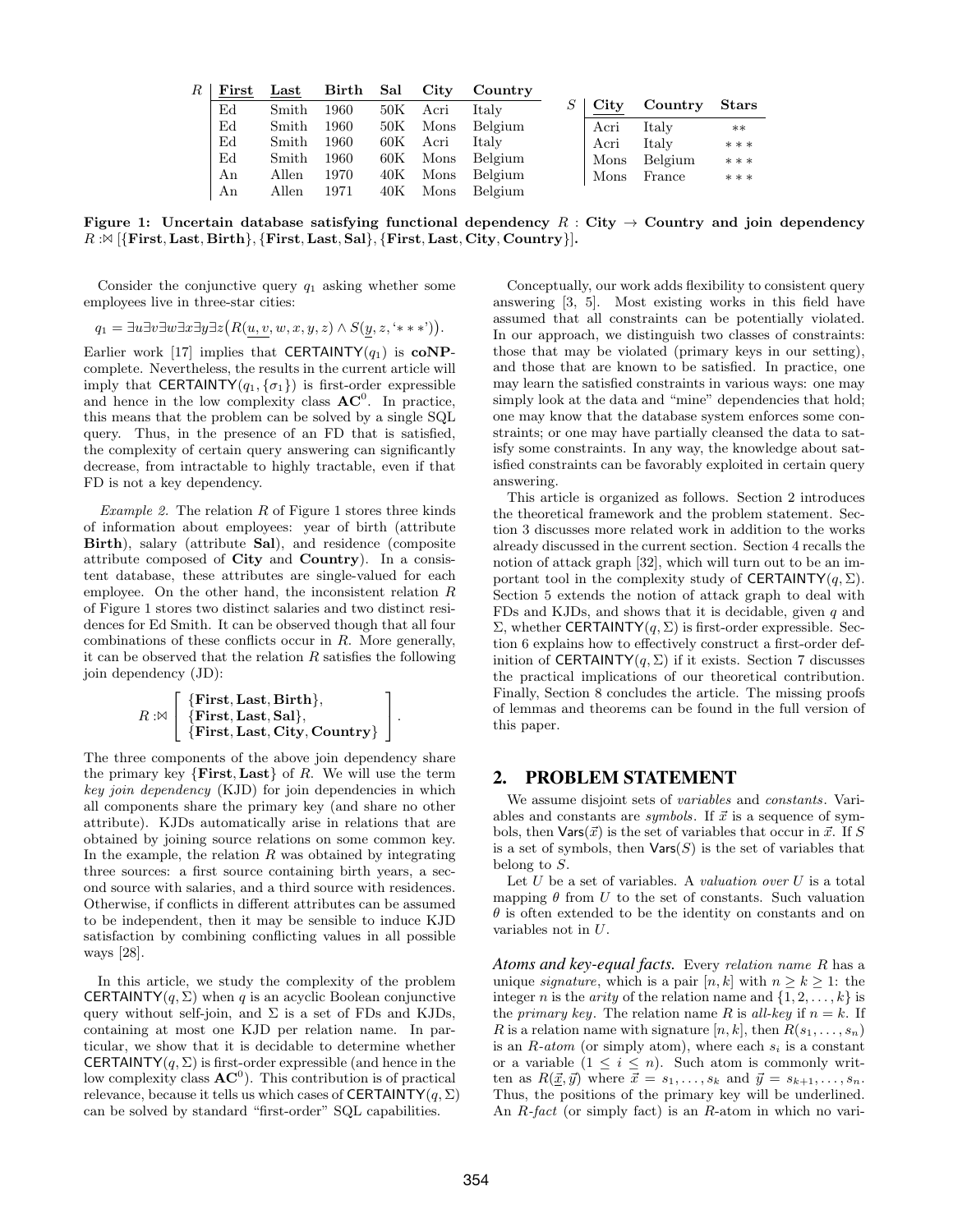able occurs. Two facts  $R_1(\vec{a}_1, \vec{b}_1), R_2(\vec{a}_2, \vec{b}_2)$  are key-equal if  $R_1 = R_2$  and  $\vec{a}_1 = \vec{a}_2$ .

*Uncertain database and repair.* A database schema is a finite set of relation names. An uncertain database db over a given database schema is a finite set of facts using only the relation names of the schema. Importantly, an uncertain database is allowed to violate primary key constraints. An uncertain database db is consistent if it does not contain two distinct facts that are key-equal. A repair of an uncertain database db is a maximal (under set inclusion) consistent subset of  $db$ . We write  $rset(db)$  for the set of repairs of  $db$ .

*Boolean conjunctive query.* A Boolean conjunctive query is a finite set  $q = \{R_1(\vec{x}_1, \vec{y}_1), \ldots, R_n(\vec{x}_n, \vec{y}_n)\}\$  of atoms, representing the first-order sentence

$$
\exists u_1 \cdots \exists u_k (R_1(\vec{x}_1, \vec{y}_1) \wedge \cdots \wedge R_n(\vec{x}_n, \vec{y}_n)),
$$

where  $u_1, \ldots, u_k$  are all the variables that have an occurrence in  $\vec{x}_1\vec{y}_1 \ldots \vec{x}_n\vec{y}_n$ . The schema of q, denoted schema $(q)$ , is the set of relation names that occur in q. We write  $\text{Vars}(q)$ for the set of variables that occur in  $q$ .

The query  $q$  is *satisfied* by an uncertain database  $db$ , denoted  $\mathbf{db} \models q$ , if there exists a valuation  $\theta$  over  $\mathsf{Vars}(q)$ such that for each  $i \in \{1, \ldots, n\}, R_i(\theta(\vec{x}_i), \theta(\vec{y}_i)) \in \mathbf{db}.$ The restriction to Boolean queries simplifies the technical treatment, but is not fundamental as explained in Section 6.

We will use letters  $A, B, C$  for database facts, and  $F$ , G, H, I for query atoms. For  $F = R(\underline{\vec{x}}, \vec{y})$ , we denote by KVars(F) the set of variables that occur in  $\vec{x}$ , and by Vars(F) the set of variables that occur in F, that is,  $\mathsf{KVars}(F) =$  $\textsf{Vars}(\vec{x})$  and  $\textsf{Vars}(F) = \textsf{Vars}(\vec{x}) \cup \textsf{Vars}(\vec{y}).$ 

We say that query q has a *self-join* if some relation name occurs more than once in  $q$ . If  $q$  has no self-join, it is called self-join-free. We denote by **SJFCQ** the class of self-join-free conjunctive queries.

A Boolean conjunctive query  $q$  is *acyclic* if it has a *join* tree [4]. A *join tree* for  $q$  is an undirected tree whose vertices are the atoms of q such that for every variable x in  $\mathsf{Vars}(q)$ , the set of vertices in which  $x$  occurs induces a connected subtree. It is common to label, in a join tree, each edge with the set of variables common to its end points. We

write  $F \stackrel{L}{\sim} G$  to denote an edge between  $F$  and  $G$  with label L, where  $L = \text{Vars}(F) \cap \text{Vars}(G)$ .

Example 3. A join tree is shown in Figure 2 (left).

*Certain query answering.* Let q be an acyclic Boolean SJFCQ query. The problem of certain query answering is the following [30].

| PROBLEM: | CERTAINTY $(q)$                                        |
|----------|--------------------------------------------------------|
| INPUT:   | uncertain database <b>db</b>                           |
|          | QUESTION: does every repair of <b>db</b> satisfy $q$ ? |

It is well known that the problem CERTAINTY $(q)$  is in  $coNP$ . and that its complexity varies for varying  $q$  from  $AC^0$  to coNP-complete.

*Certain query answering in the presence of constraints.* Let R be a relation name with signature  $[n, k]$ . A key join dependency (KJD) has the form  $R : \mathbb{R} [K_1, \ldots, K_\ell]$  with  $\ell \geq 1$ 1 such that

- 1.  $\bigcup_{i=1}^{\ell} K_i = \{1, \ldots, n\};$
- 2. for every  $1 \leq i < j \leq \ell$ , we have  $K_i \neq K_j$  and  $K_i \cap$  $K_i = \{1, \ldots, k\}.$

A functional dependency (FD) has the form

$$
R: i_1, i_2, \ldots, i_m \to \ell,
$$

where  $1 \le i_1 < i_2 < \cdots < i_m \le n$  and  $\ell \in \{1, ..., n\}$ ,  $\ell \notin \{i_1, \ldots, i_m\}$ . We will assume  $m \geq 1$ , although the technical treatment can be easily extended to treat FDs with an empty left-hand side. Notice that in the running example of Section 1, for readability reasons, attributes were denoted by names instead of positions.

The following definition of satisfaction of KJDs and FDs is standard (see, e.g., [1, page 159]). Let db be an uncertain database. Two R-facts  $R(a_1, \ldots, a_k, a_{k+1}, \ldots, a_n)$  and  $R(b_1, \ldots, b_k, b_{k+1}, \ldots, b_n)$  are said to agree on position i if  $a_i = b_i$ , where  $i \in \{1, \ldots, n\}$ . We say that **db** satisfies  $R : \mathbb{X} [K_1, \ldots, K_\ell]$  if whenever  $A_1, \ldots, A_\ell$  are key-equal  $R$ facts of **db**, then there exists an R-fact  $B \in$  **db** such that for all  $i \in \{1, \ldots, \ell\}$ , B and  $A_i$  agree on all positions in  $K_i$ . We say that **db** satisfies  $R : i_1, i_2, \ldots, i_m \rightarrow \ell$  if for all  $R$ facts  $A, B \in$  db, if A and B agree on all positions among  $i_1, \ldots, i_m$ , then they agree on position  $\ell$ . If  $\sigma$  is an FD or a KJD, then we write  $\mathbf{db} \models \sigma$  to denote that  $\mathbf{db}$  satisfies  $\sigma$ .

We say that a set  $\Sigma$  of KJDs and FDs is jd-singular if it does not contain two distinct KJDs with the same relation name; the number of FDs per relation name is not restricted. It will always be assumed that all relation names in  $\Sigma$  belong to schema $(q)$  for some query q that is clear from the context.

Let q be an acyclic Boolean SJFCQ query. Let  $\Sigma$  be a jdsingular set of KJDs and FDs. The problem of certain query answering in the presence of constraints is the following.

| PROBLEM:  | CERTAINTY $(q, \Sigma)$                      |
|-----------|----------------------------------------------|
| INPUT:    | uncertain database <b>db</b> such            |
|           | that $\mathbf{db} \models \Sigma$            |
| QUESTION: | does every repair of <b>db</b> satisfy $q$ ? |

If  $\Sigma = \emptyset$ , then **CERTAINTY** $(q, \Sigma)$  is the same problem as CERTAINTY(q). The problem CERTAINTY(q,  $\Sigma$ ) is in coNP, because if the answer to CERTAINTY $(q, \Sigma)$  is "no," then a "no"-certificate is a repair of  ${\bf db}$  that satisfies  $\Sigma$  and falsifies q. We are interested in deciding its complexity for varying q and  $\Sigma$ , in particular:

| pressible? | 1. Is it decidable to determine, given q and $\Sigma$ ,<br>whether CERTAINTY( $q$ , $\Sigma$ ) is first-order ex- |
|------------|-------------------------------------------------------------------------------------------------------------------|
|            | 2. Is it decidable to determine, given q and $\Sigma$ ,<br>whether CERTAINTY( $q, \Sigma$ ) is in <b>P</b> ?      |

3. Is it decidable to determine, given q and  $\Sigma$ , whether CERTAINTY $(q, \Sigma)$  is coNP-hard?

Saying that CERTAINTY $(q, \Sigma)$  is first-order expressible is tantamount to saying that there exists a first-order sentence  $\varphi$  such that for every uncertain database **db** that satisfies  $\Sigma$ , the following are equivalent:

- Every repair of **db** satisfies  $q$ .
- db  $\models \varphi$ .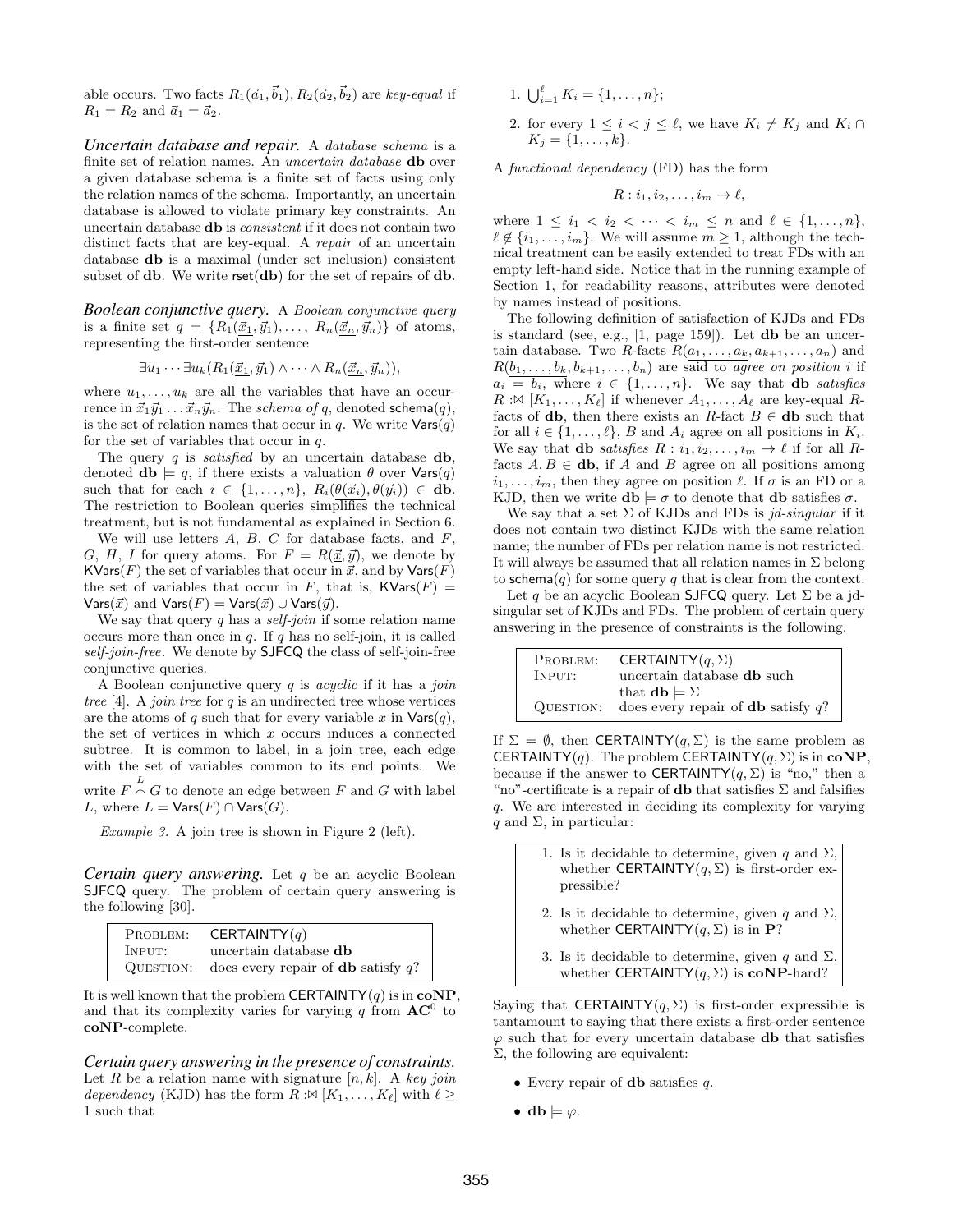Such a first-order sentence  $\varphi$  is called a first-order definition of CERTAINTY $(q, \Sigma)$ , or alternatively, a *consistent first*order rewriting of q relative to  $\Sigma$ . Its practical interest is obvious:  $\varphi$  can be encoded in SQL and executed on any uncertain database by means of standard database technology.

The aforementioned questions 2 and 3 are open, even for  $\Sigma = \emptyset$ . Question 1 has been answered for  $\Sigma = \emptyset$  in [30, 32]. In the current article, we answer question 1 affirmatively, as follows.

THEOREM 1. For a given q and  $\Sigma$ , it is decidable whether **CERTAINTY** $(q, \Sigma)$  is first-order expressible, where

- *q is an acyclic Boolean* SJFCQ *query*, and
- $\Sigma$  is a jd-singular set of KJDs and FDs.

Moreover, if CERTAINTY $(q, \Sigma)$  is first-order expressible, then a first-order definition of CERTAINTY $(q, \Sigma)$  can be effectively constructed.

Theorem 1 is a fairly deep result of practical interest. Its proof will be developed from Section 5 on. We briefly discuss the remaining restrictions on queries and constraints. The restriction to conjunctive queries that are acyclic and selfjoin-free allows us to use results proved in [32]. It is known since the early 1980s that the class of acyclic conjunctive queries has several elegant and useful characterizations [4]. The proof of Theorem 1 also relies on the hypothesis that  $\Sigma$  contains at most one KJD per relation name. This KJD can express that a relation is equal to a join of multiple relations that share the same primary key, as illustrated in Example 2.

#### 3. RELATED WORK

Database repairing and consistent query answering were introduced in [3] for dealing with inconsistency in databases. They provide an elegant and principled alternative for data cleansing. Different notions of repair have been proposed in the literature, among others, symmetric-difference repairs [3], subset repairs [9], cardinality repairs [2, 20], updatebased repairs  $[6, 7, 27]$ , project-join repairs  $[28]$ ... See also the survey [5]. If the only constraints are primary keys, then there is no difference between symmetric-difference, subset, and cardinality repairs. Most works have assumed that all constraints can potentially be violated. Notable exceptions are [6] and [19]. In [6], all primary keys are assumed to be satisfied, and only non-key attributes are subject to modification. The framework of [19] allows one to specify that some primary keys are satisfied.

For any fixed repair notion, there are two semantics for answering a Boolean query q. Under the certain semantics, the question is whether  $q$  is true in every repair. Under the possible semantics, the question is whether  $q$  is true in some repair. In this paper, we adopt the certain semantics.

Repairing has been studied with respect to different types and combinations of constraints, among others, denial constraints [6], inclusion dependencies [8], functional dependencies and foreign keys [22], tuple-generating and equalitygenerating dependencies [25], aggregate constraints  $[13]$ ... The problem CERTAINTY $(q)$  assumes that the constraints consist of one primary key per relation.

The detailed investigation of CERTAINTY $(q)$  was pioneered by Fuxman and Miller [15, 16], who defined a class of selfjoin-free conjunctive queries q for which CERTAINTY(q) is

first-order expressible. Since then, the following complexity classification problem has gained considerable research interest: Given a conjunctive query  $q$  on input, determine the complexity classes to which the problem CERTAINTY $(q)$  belongs, or does not belong. For conjunctive queries with selfjoins, this complexity classification problem remains largely open, which is likely due to the difficulty of treating selfjoins. For self-join-free conjunctive queries, the following are known (all queries are assumed Boolean):

- Given an acyclic self-join-free conjunctive query  $q$ , it is decidable whether or not **CERTAINTY** $(q)$  is first-order expressible [32].
- For each self-join-free conjunctive query  $q$  with exactly two atoms, CERTAINTY $(q)$  is either in **P** or **coNP**complete, and it is decidable which of the two cases applies [17]. The sufficient condition for coNP-completeness has later on been generalized to more than two atoms [33].
- For each self-join-free conjunctive query  $q$  in which all primary keys are either simple or contain all attributes of the relation, CERTAINTY(q) is either in **P** or  $coNP$ complete, and it is decidable which of the two cases applies [19].

It remains an intriguing open conjecture that for each selfjoin-free conjunctive query q, CERTAINTY(q) is either in **P** or coNP-complete. Existing systems for solving the problem CERTAINTY $(q)$  will be discussed in Section 7.

All aforementioned results assume queries without selfjoin. For queries  $q$  with self-joins, only fragmentary results about the complexity of CERTAINTY $(q)$  are known [9, 29].

The counting variant of **CERTAINTY** $(q)$ , which has been denoted  $\sharp$ CERTAINTY $(q)$ , takes as input an uncertain database db and asks to determine the number of repairs of **db** that satisfy Boolean query  $q$ . As shown in [33], this problem is intimately related to query answering in blockindependent-disjoint (BID) probabilistic databases [10, 11]. Maslowski and Wijsen [21] have proved that for each Boolean SJFCQ query q, the counting problem  $\sharp$ CERTAINTY(q) is either in FP or ♮P-complete, and it is decidable which of the two is the case.

# 4. ATTACK GRAPH

In this section, we recall the construct of attack graph, which was introduced in [32]. The attack graph is a directed graph that is defined for every acyclic Boolean SJFCQ query. The main result of [32] is that for every acyclic Boolean SJFCQ query q, CERTAINTY $(q)$  is first-order expressible if and only if q's attack graph is acyclic (see Theorem 2 hereinafter). Attack graphs will also be a useful tool in the study of CERTAINTY $(q, \Sigma)$ .

The primary key of an atom  $F$  gives rise to a functional dependency among the variables that occur in  $F$ . For example,  $R(x, y, z, u)$  gives rise to  $\{x, y\} \rightarrow \{x, y, z, u\}$ , which will be abbreviated as  $xy \rightarrow xyzu$  (and which is equivalent to  $xy \rightarrow zu$ ). Notice that the functional dependencies of the form  $X \to Y$ , with X, Y sets of variables, are always relative to a given query, and are thus different in nature from the FDs among positions (of the form  $R : i_1, \ldots, i_m \to \ell$ ) considered in Section 2. The set  $\mathcal{K}(q)$  defined next collects all functional dependencies that arise in atoms of the query q.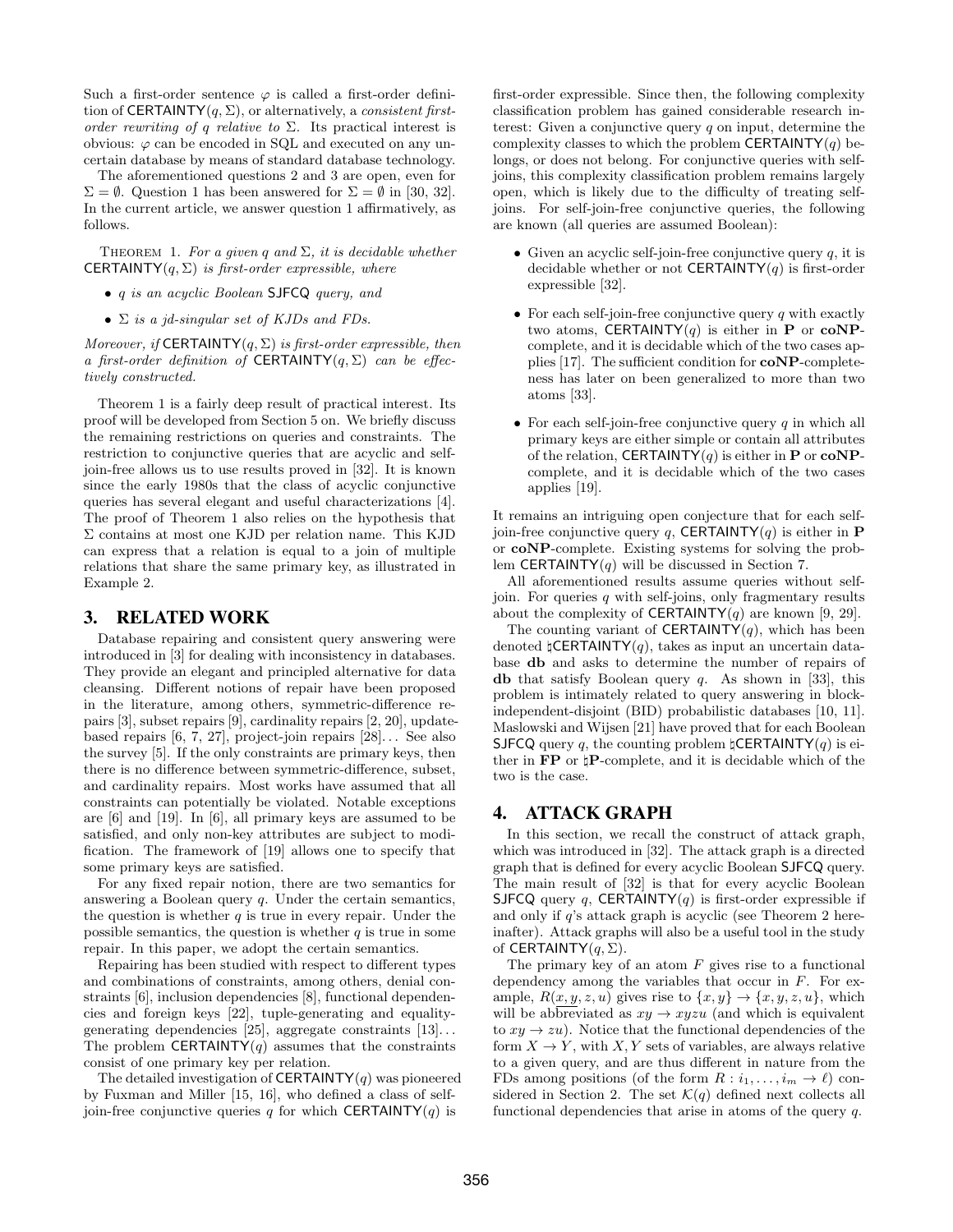

Figure 2: Join tree  $\tau_2$  (left) and attack graph (right) of query  $q_2$ .

Definition 1. Let  $q$  be a Boolean conjunctive query. We define  $\mathcal{K}(q)$  as the following set of functional dependencies.

$$
\mathcal{K}(q) = \{ \text{KVars}(F) \to \text{Vars}(F) \mid F \in q \}
$$

Concerning the following definition, recall from relational database theory [26, page 387] that if  $\Sigma$  is a set of functional dependencies over a set U of attributes and  $X \subseteq U$ , then the attribute closure of X (with respect to  $\Sigma$ ) is the set  ${A \in U \mid \Sigma \models X \rightarrow A}.$ 

Definition 2. Let  $q$  be a Boolean conjunctive query. For every  $F \in q$ , we define  $F^{+,q}$  as the following set of variables.

$$
F^{+,q} = \{ x \in \text{Vars}(q) \mid \mathcal{K}(q \setminus \{F\}) \models \text{KVars}(F) \to x \}
$$

In words,  $F^{+,q}$  is the attribute closure of the set  $\mathsf{KVars}(F)$ with respect to the set of functional dependencies that arise in the atoms of  $q \setminus \{F\}.$ 

Example 4. Consider the query  $q_2 = \{R(u, a, x), S(y, x, z),\}$  $T(\underline{x}, y)$ ,  $U(\underline{x}, z)$ , where a is a constant. A join tree for this query is shown in Figure 2 (left). To shorten notation, let  $F = R(u, a, x)$ ,  $G = S(y, x, z)$ ,  $H = T(\underline{x}, y)$ , and  $I = U(\underline{x}, z)$ , as indicated in the figure. We have the following.

$$
\mathcal{K}(q_2 \setminus \{F\}) = \{y \to xyz, x \to xy, x \to xz\}
$$
  
\nKVars(F) = \{u\} and F<sup>+, q\_2</sup> = \{u\}  
\n
$$
\mathcal{K}(q_2 \setminus \{G\}) = \{u \to ux, x \to xy, x \to xz\}
$$
  
\nKVars(G) = \{y\} and G<sup>+, q\_2</sup> = \{y\}  
\n
$$
\mathcal{K}(q_2 \setminus \{H\}) = \{u \to ux, y \to xyz, x \to xz\}
$$
  
\nKVars(H) = \{x\} and H<sup>+, q\_2</sup> = \{x, z\}  
\n
$$
\mathcal{K}(q_2 \setminus \{I\}) = \{u \to ux, y \to xyz, x \to xy\}
$$
  
\nKVars(I) = \{x\} and I<sup>+, q\_2</sup> = \{x, y, z\}

Definition 3. Let q be a Boolean conjunctive query that is acyclic. Let  $\tau$  be a join tree for q. The *attack graph* of  $\tau$  is a directed graph whose vertices are the atoms of q. There is a directed edge from  $F$  to  $G$  if  $F$ ,  $G$  are distinct atoms such that for every label  $L$  on the unique path that links  $F$  and G in  $\tau$ , we have  $L \nsubseteq F^{+,q}$ .

We write  $F \stackrel{\tau}{\rightsquigarrow} G$  if the attack graph of  $\tau$  contains a directed edge from F to G. The directed edge  $F \stackrel{\tau}{\leadsto} G$  is also called an *attack from F to G*. If  $F \stackrel{\tau}{\leadsto} G$ , we say that F attacks  $G$  (or that  $G$  is attacked by  $F$ ).

Example 5. This is a continuation of Example 4. Figure 2 (left) shows a join tree  $\tau_2$  for query  $q_2$ . The attack graph of  $\tau_2$  is shown in Figure 2 (right) and is computed as follows.

Let us first compute the attacks outgoing from  $F$ . The path from F to G in the join tree is  $F \nightharpoonup G$ . Since the label  $\{x\}$  is not contained in  $F^{+,q_2}$ , the attack graph contains a directed edge from F to G, i.e.,  $F \stackrel{\tau_2}{\leadsto} G$ . The path from F to H in the join tree is  $F \stackrel{\{x\}}{\curvearrowright} G \stackrel{\{x,y\}}{\curvearrowright} H$ . Since no label on that path is contained in  $F^{+,q_2}$ , the attack graph contains a directed edge from  $F$  to  $H$ . In the same way, one finds that F attacks I.

Let us next compute the attacks outgoing from  $H$ . The path from H to G in the join tree is  $H \stackrel{\{x,y\}}{\curvearrowright} G$ . Since the label  $\{x, y\}$  is not contained in  $H^{+,q_2}$ , the attack graph contains a directed edge from H to G, i.e.,  $H \stackrel{\tau_2}{\leadsto} G$ . The path from H to F in the join tree is  $H \stackrel{\{x,y\}}{\frown} G \stackrel{\{x\}}{\frown} F$ . Since the label  $\{x\}$  is contained in  $H^{+,q_2}$ , the attack graph contains no directed edge from  $H$  to  $F$ . And so on. The complete attack graph is shown in Figure 2 (right).

It was shown in [32] that if  $\tau_1$  and  $\tau_2$  are distinct join trees for the same conjunctive query  $q$ , then the attack graph of  $\tau_1$  is identical to the attack graph of  $\tau_2$ . This motivates the following definition.

Definition  $\lambda$ . Let q be a Boolean conjunctive query that is acyclic. The attack graph of q is the attack graph of  $\tau$  for any join tree  $\tau$  for q. We write  $F \stackrel{q}{\leadsto} G$  (or simply  $F \rightsquigarrow G$  if  $q$  is clear from the context) to indicate that the attack graph of  $q$  contains a directed edge from  $F$  to  $G$ .

The attack graph of an acyclic Boolean query  $q$  can be computed in quadratic time in the length of  $q$  [32]. The main result in [32] is the following.

THEOREM 2  $([32])$ . The following are equivalent for all acyclic Boolean SJFCQ queries q:

1. The attack graph of q is acyclic.

2. CERTAINTY $(q)$  is first-order expressible.

Example 6. Figure 3 shows the attack graph of  $q_1$  introduced in Section 1. Let  $F = R(u, v, w, x, y, z)$  and  $G =$  $S(y, z, '***')$ . We have  $F^{+,q_1} = \{u, v\}$  and  $G^{+,q_1} = \{y\}.$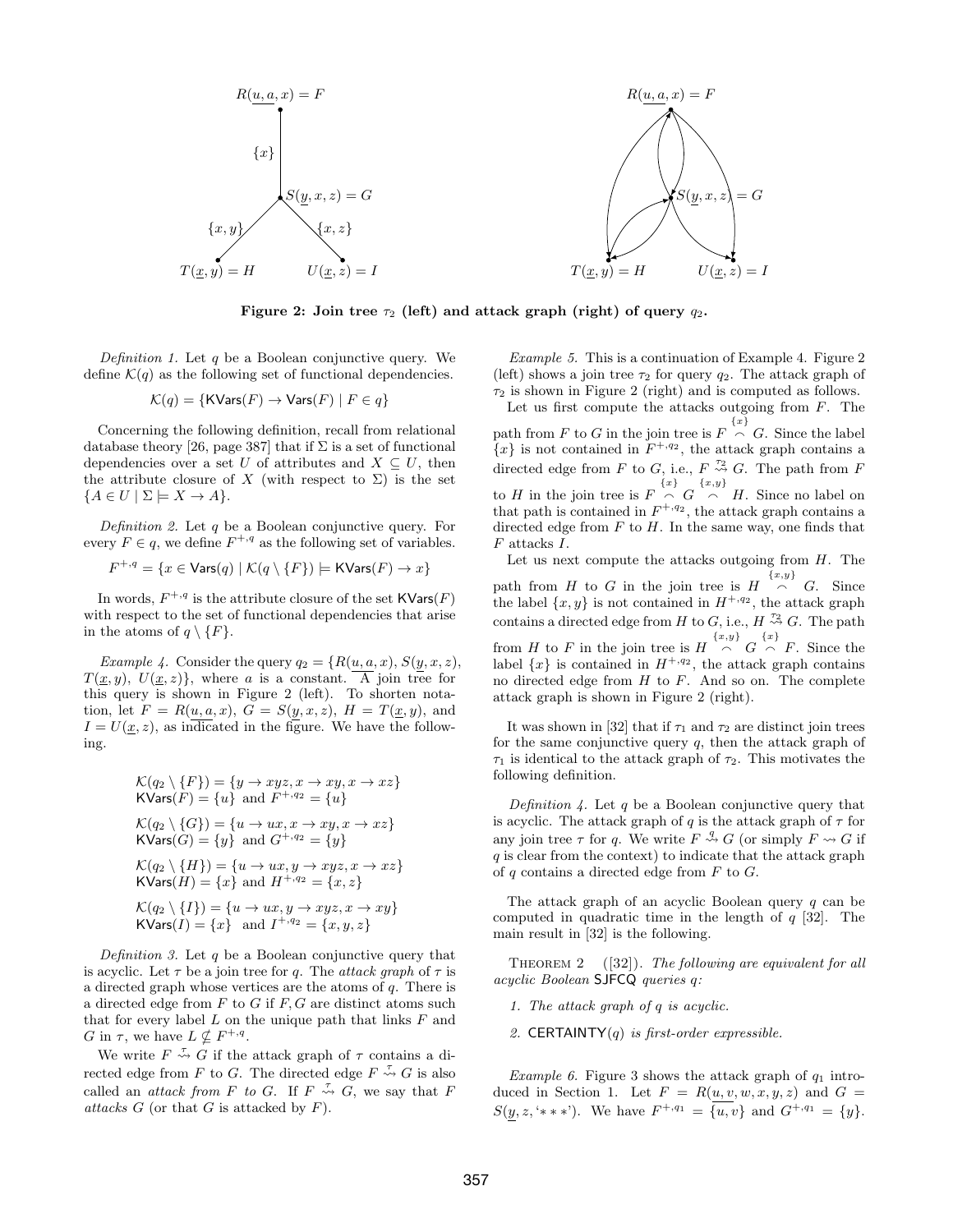

Figure 3: Attack graph of query  $q_1$ .

Since the shared variable z does not occur in  $F^{+,q_1}$  or  $G^{+,q_1}$ , the atoms  $F$  and  $G$  mutually attack one another. Since the attack graph is cyclic, CERTAINTY $(q_1)$  is not first-order expressible.

## 5. PRESENCE OF KJDS AND FDS

In this section, given an acyclic Boolean SJFCQ query q and a set  $\Sigma$  of dependencies, we compute a new query denoted  $q \otimes \Sigma$ . This new query will also be conjunctive, acyclic, and self-join-free. The main result will be that **CERTAINTY** $(q, \Sigma)$  is first-order expressible if and only if the attack graph of  $q \otimes \Sigma$  is acyclic (Theorem 3).

The operator ⊗ transforms query atoms and database facts according to FDs and KJDs. We provide an example before giving the technical definition.

Example 7. Assume an atom  $F = R(a_1, a_2, a_3, a_4, a_5)$  with signature [5, 2].

- An FD  $R: 2, 3 \rightarrow 4$  (call it  $\sigma$ ) will add to F two new atoms  $R_1^{\sigma}(a_2, a_3, a_4)$  and  $R_2^{\sigma}(a_2, a_3, a_4)$ . Here,  $R_1^{\sigma}$  and  $R_2^{\sigma}$  are two new relation names which depend on  $\sigma$ . The two atoms differ in their relation names but are otherwise identical.
- A KJD  $R : \mathbb{N} \left[ \{1, 2, 3\}, \{1, 2, 4, 5\} \right]$  will replace the atom F with three atoms  $\hat{R}(\underline{a_1}, \underline{a_2}, \underline{a_3}, \underline{a_4}, \underline{a_5}), R_1^{\bowtie}(\underline{a_1}, \underline{a_2}, \underline{a_3}),$ and  $R_2^{\bowtie}(\underline{a_1}, \underline{a_2}, a_4, a_5)$ . Here,  $\widehat{R}$  is a new relation name that is all-key, and  $R_1^{\bowtie}$ ,  $R_2^{\bowtie}$  are new relation names corresponding to the first and the second component of the KJD.

Definition 5. Let  $q$  be an acyclic Boolean SJFCQ query. Let db be an uncertain database such that all relation names of db belong to schema $(q)$ .

Let  $\Sigma = \Sigma_1 \cup \Sigma_2$  where  $\Sigma_1$  is a jd-singular set of KJDs and  $\Sigma_2$  is a set of FDs (with zero or more FDs per relation name). The SJFCQ query  $q \otimes \Sigma$  and the uncertain database **db**  $\otimes \Sigma$  are defined as follows. For every atom  $F = R(s_1, \ldots, s_k, s_{k+1}, \ldots, s_n)$  of q,

- 1. If  $\Sigma_1$  contains no KJD for R, then  $q \otimes \Sigma$  contains F and  $\mathbf{db} \otimes \Sigma$  contains all R-facts of  $\mathbf{db}$ .
- 2. If  $\Sigma_1$  contains a KJD for R, then  $q \otimes \Sigma$  contains the atom  $\widehat{R}(s_1, \ldots, s_n)$  where  $\widehat{R}$  is a new relation name with signature  $[n, n]$ . That is,  $\widehat{R}$  is all-key. For every  $R(a_1, \ldots, a_k, a_{k+1}, \ldots, a_n)$  of **db**, it is the

case that  $\mathbf{db} \otimes \Sigma$  contains  $\widehat{R}(a_1, \ldots, a_n)$ .

3. If  $\Sigma_1$  contains KJD  $R : \mathbb{N}$  [ $K_1, \ldots, K_\ell$ ], then for each  $i \in \{1, \ldots, \ell\}$ , the SJFCQ query  $q \otimes \Sigma$  contains a new  $R_i^{\bowtie}$ -atom. If  $K_i = \{1, \ldots, k, j_1, \ldots, j_m\}$  where  $k < j_1 < \cdots < j_m \le n$ , then the new  $R_i^{\bowtie}$ -atom is  $R_i^{\bowtie}(s_1,\ldots,s_k,s_{j_1},\ldots,s_{j_m}),$  where  $R_i^{\bowtie}$  is a new relation name of signature  $[k+m, k]$ .

For every  $R(a_1, \ldots, a_k, a_{k+1}, \ldots, a_n)$  of **db**, it is the case that  $\mathbf{db} \otimes \Sigma$  contains  $R_i^{\bowtie}(a_1, \ldots, a_k, a_{j_1}, \ldots, a_{j_m}).$  4. If  $\Sigma_2$  contains FD  $R: i_1, i_2, \ldots, i_m \to \ell$  (call it  $\sigma$ ), then  $q \otimes \Sigma$  contains two new atoms  $R_1^{\sigma}(s_{i_1}, \ldots, s_{i_m}, s_\ell)$  and  $R_2^{\sigma}(s_{i_1},...,s_{i_m},s_\ell)$ , where  $R_1^{\sigma}$  and  $R_2^{\sigma}$  are two new relation names with signature  $[m + 1, m]$ .

For every  $R(a_1, \ldots, a_k, a_{k+1}, \ldots, a_n)$  of **db**, it is the case that  $\mathbf{db} \otimes \overline{\Sigma \text{ contains the facts } R_1^{\sigma}(a_{i_1}, \ldots, a_{i_m}, a_\ell)}$ and  $R_2^{\sigma}(a_{i_1},\ldots,a_{i_m},a_\ell)$ .

5.  $q \otimes \Sigma$  contains no other atoms than those specified in items 1–4;  $\mathbf{db} \otimes \Sigma$  contains no other facts than those specified in items 1–4.

We refer to relation names  $\widehat{R}$ ,  $R_i^{\bowtie}$ ,  $R_1^{\sigma}$ , and  $R_2^{\sigma}$  as spurious relation names. Atoms that contain a spurious relation name are called spurious atoms.

Example 8. Let  $q_3 = \{R(\underline{x}, y, z), S(y, u, x, z)\}.$  Let  $\Sigma_3$  be the set of dependencies containing KJD  $R : \mathbb{N}$  [{1, 2}, {1, 3}] and FD  $S: 3, 4 \to 1$  (call it  $\sigma_3$ ). The query  $q_3 \otimes \Sigma_3$  contains the following atoms:

- $\hat{R}(x, y, z)$  where  $\hat{R}$  has signature [3, 3];
- $R_1^{\bowtie}(\underline{x}, y)$  where  $R_1^{\bowtie}$  has signature [2, 1] and corresponds to the first component of the KJD;
- $R_2^{\bowtie}(\underline{x}, z)$  where  $R_2^{\bowtie}$  has signature [2, 1] and corresponds to the second component of the KJD;
- $S(\underline{y}, u, x, z)$ . Notice that  $\Sigma_3$  contains no KJD for  $S$ ; and
- $S_1^{\sigma_3}(x, z, y)$  and  $S_2^{\sigma_3}(x, z, y)$  where  $S_1^{\sigma_3}$  and  $S_2^{\sigma_3}$  both have signature [3, 2].

A join tree for  $q_3 \otimes \Sigma_3$  is shown in Figure 4 (left).

The following lemma states that the operator ⊗ is firstorder expressible.

Lemma 1. Let q be an acyclic Boolean SJFCQ query. Let  $\Sigma$  be a jd-singular set of KJDs and FDs. For every spurious relation name S in  $q \otimes \Sigma$ , there exists a first-order query  $\psi_S$ such that for every uncertain database db over schema $(q)$ , the set of S-facts of  $\mathbf{db} \otimes \Sigma$  is equal to  $\psi_S(\mathbf{db})$ .

PROOF. For every spurious relation name  $S$ , the query  $\psi_S$  is a projection.  $\square$ 

Example 8 showed that the query  $q_3 \otimes \Sigma_3$  has a join tree. The following lemma shows that in general, if  $q$  is acyclic, then so is  $q \otimes \Sigma$ .

LEMMA 2. If  $q$  is an acyclic Boolean SJFCQ query, and  $\Sigma$  is a jd-singular set of KJDs and FDs, then  $q \otimes \Sigma$  is an acyclic Boolean SJFCQ query.

LEMMA 3. Let  $q$  be an acyclic Boolean SJFCQ query. Let  $\Sigma = \Sigma_1 \cup \Sigma_2$  where  $\Sigma_1$  is a jd-singular set of KJDs and  $\Sigma_2$ is a set of FDs. The following statements are equivalent for every uncertain database db over schema $(q)$  that satisfies  $\Sigma$ :

- 1. Every repair of db satisfies q.
- 2. Every repair of  $\mathbf{db} \otimes \Sigma$  satisfies  $q \otimes \Sigma$ .

The following examples illustrate that in Lemma 3, it is important to require that  $\mathbf{db} \models \Sigma$ .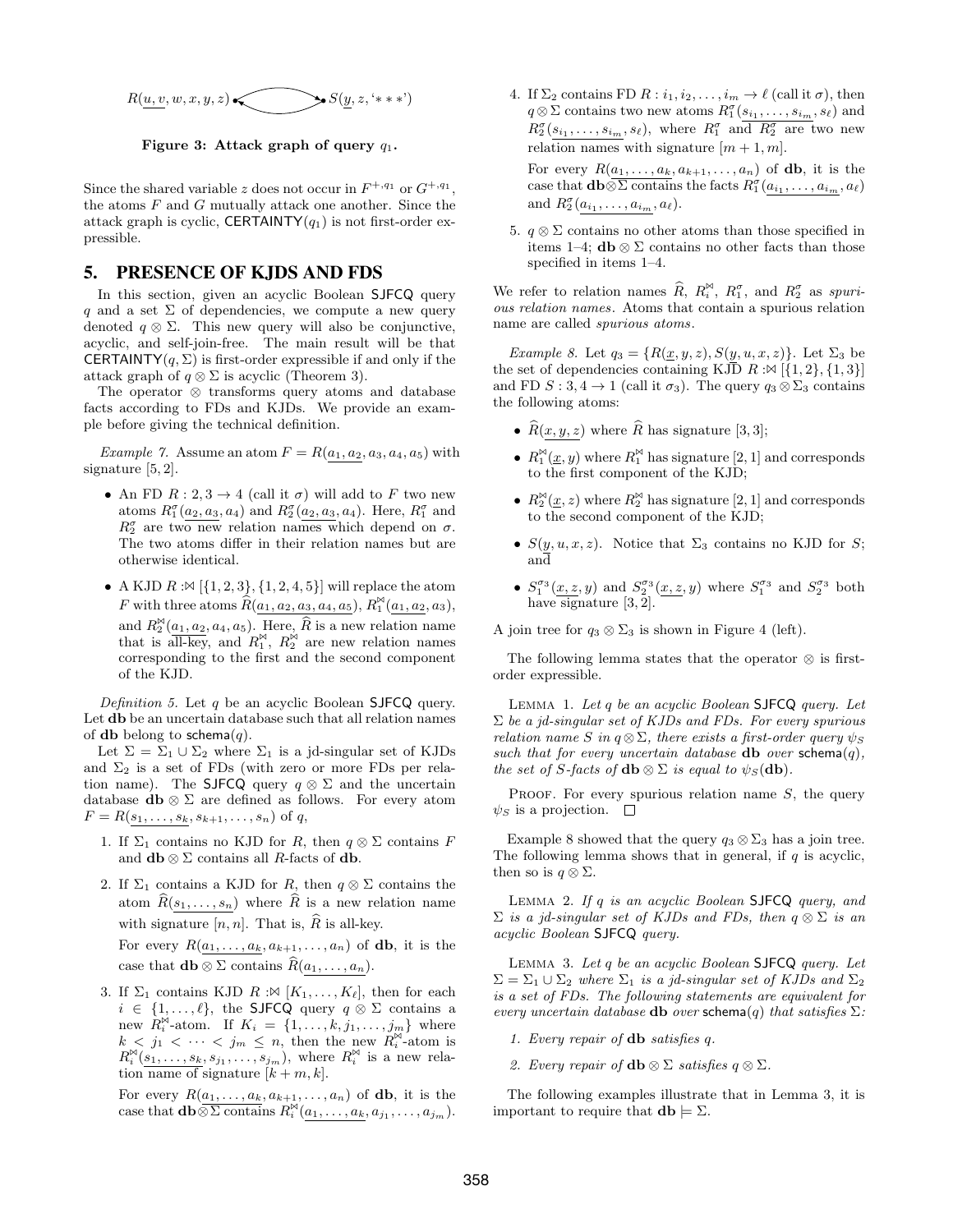

Figure 4: Join tree (left) and attack graph (right) of query  $q_3 \otimes \Sigma_3$  of Example 8, where  $\sigma_3 = S : 3, 4 \rightarrow 1$ .

Example 9. Let  $q = \{R(\underline{x}, y, z)\}\$ and let  $\Sigma$  be the singleton containing KJD  $R : \mathbb{M} [\{1, 2\}, \{1, 3\}]$ . We have  $q \otimes \Sigma =$  $\{\widehat{R}(\underline{x},\underline{y},\underline{z}),\,R^\bowtie_1(\underline{x},y),\,R^\bowtie_2(\underline{x},z)\}.$ 

Let  $\overline{\mathbf{db}} = \{R(\underline{a}, b_1, b_2), R(\underline{a}, c_1, c_2)\},\$  which falsifies the KJD in  $\Sigma$ . We have **db**  $\otimes \Sigma = {\hat{R}(a, b_1, b_2), \hat{R}(a, c_1, c_2)},$  $R_1^{\bowtie}(\underline{a},b_1), R_1^{\bowtie}(\underline{a},c_1), R_2^{\bowtie}(\underline{a},b_2), R_2^{\bowtie}(\underline{a},c_2)$ .

Clearly, every repair of  $\bf{db}$  satisfies q. However, the set  $\{\widehat{R}(\underline{a}, \underline{b_1}, \underline{b_2}), \, \widehat{R}(\underline{a}, \underline{c_1}, \underline{c_2}), \, R_1^{\bowtie}(\underline{a}, \underline{b_1}), \, R_2^{\bowtie}(\underline{a}, \underline{c_2})\}$  is a repair of  $\mathbf{db} \otimes \Sigma$  that falsifies  $q \otimes \Sigma$ .

Example 10. Let  $q = \{R(\underline{x}, y, z)\}\$ and let  $\Sigma$  be the singleton containing FD  $R: 2 \rightarrow 3$  (call it  $\sigma$ ). We have  $q \otimes \Sigma = \{R(\underline{x}, y, z), R_1^{\sigma}(y, z), R_2^{\sigma}(y, z)\}.$ 

Let  $\mathbf{db} = \{R(\underline{a}, c, d), R(\underline{b}, c, e)\},\$  which falsifies  $\sigma$ . We have  $\mathbf{db} \otimes \Sigma = \{ R(\underline{a}, c, d), R(\underline{b}, c, e), R_1^{\sigma}(\underline{c}, d), R_1^{\sigma}(\underline{c}, e), R_2^{\sigma}(\underline{c}, d),$  $R_2^{\sigma}(\underline{c},e)\}.$ 

Clearly, every repair of **db** satisfies q. However,  $\{R(\underline{a}, c, d),\}$  $R(\underline{b}, c, e), R_1^{\sigma}(\underline{c}, d), R_2^{\sigma}(\underline{c}, e)$  is a repair of  $\mathbf{db} \otimes \Sigma$  that falsifies  $q \otimes \Sigma$ .

Theorem 3. Let q be an acyclic Boolean SJFCQ query. Let  $\Sigma$  be a jd-singular set of KJDs and FDs. The following statements are equivalent:

- 1. CERTAINTY $(q, \Sigma)$  is first-order expressible.
- 2. The attack graph of  $q \otimes \Sigma$  is acyclic.

PROOF.  $|1 \Rightarrow 2|$  Proof by contraposition. Assume the attack graph of  $q \otimes \overline{\Sigma}$  is cyclic. By [32, Lemma 7.3], the attack graph of  $q \otimes \Sigma$  contains two atoms, say  $\tilde{F}$  and  $\tilde{G}$ , that mutually attack each other. It can be easily verified that:

- 1. if  $\tilde{F}$  is an  $S_i^{\bowtie}$ -atom and  $\tilde{G}$  a  $T_j^{\bowtie}$ -atom, where relation names  $S_i^{\bowtie}$  and  $T_j^{\bowtie}$  come from KJDs for S and T respectively, then  $S \neq T$ ;
- 2. the attack graph of  $q \otimes \Sigma$  contains no attacks starting from an  $R$ -atom, where relation name  $R$  comes from a KJD for  $R$ , because  $\overline{R}$  is all-key; and
- 3. the attack graph of  $q \otimes \Sigma$  contains no attacks starting from  $R_i^{\sigma}$ -atoms, where relation name  $R_i^{\sigma}$  comes from an FD  $\sigma \in \Sigma$  and  $i \in \{1, 2\}.$

Consequently, we can assume distinct relation names  $S, T$ and positive integers  $i, j$  such that  $F$  is either an  $S$ -atom or an  $S_i^{\bowtie}$ -atom, and  $\widetilde{G}$  is either a T-atom or a  $T_j^{\bowtie}$ -atom.

Let  $F$  and  $G$  be the S-atom and T-atom of  $q$  respectively. Notice that  $F$  and  $\tilde{F}$  agree on all primary-key positions. Likewise, G and G agree on all primary-key positions. Let  $\tau$ be a join tree for  $q$ . It can be easily seen that for every label L on the unique path in  $\tau$  between F and G, there exists  $u, w \in L$  such that  $u \notin \tilde{F}^{+, q \otimes \Sigma}$  and  $w \notin \tilde{G}^{+, q \otimes \Sigma}$ .

Note incidentally that from  $F^{+,q} \subseteq \tilde{F}^{+,q \otimes \Sigma}$  and  $G^{+,q} \subseteq$  $\tilde{G}^{+,q\otimes\Sigma}$ , it follows that F and G mutually attack each other in the attack graph of  $q$ .

Let  $\varphi$  be a first-order sentence over schema $(q)$ . Build  $db_{yes}$  and  $db_{no}$  as in the proof of [32, Theorem 5.1] with the difference that  $F^{+,q}$  is replaced with  $\tilde{F}^{+,q\otimes\Sigma}$ , and  $G^{+,q}$ with  $\tilde{G}^{+,q\otimes\Sigma}$ . It suffices to show the following:

- 1.  $\mathbf{db}_{yes} \models \Sigma$  and  $\mathbf{db}_{no} \models \Sigma$ ;
- 2.  $db_{yes} \in \text{CERTAINTY}(q)$  and  $db_{no} \notin \text{CERTAINTY}(q)$ ;
- 3.  $db_{\text{yes}} \models \varphi \iff db_{\text{no}} \models \varphi$ .

The proofs of the last two items are exactly as in the proof of [32, Theorem 5.1]. We show next that  $\mathbf{db}_{yes} \models \Sigma$  (the proof of  $\mathbf{db}_{no} \models \Sigma$  is analogous).

First assume  $\Sigma$  contains  $R : \mathbb{N} [K_1, \ldots, K_\ell]$  where R has signature  $[n, k]$ . Two cases can occur.

Case  $R = S$  or  $R = T$ . Assume  $R = S$  (the case  $R = T$  is analogous). Assume that the S-atom of q is  $F =$  $S(s_1, \ldots, s_k, s_{k+1}, \ldots, s_n)$ . We can assume  $h \in \{1, \ldots, \ell\}$ such that that  $\tilde{F}$  is an  $S_h^{\bowtie}$ -atom. Notice that  $\mathsf{KVars}(F)$  =  $KVars(F)$ .

Let  $i \in \{1, \ldots, \ell\}$  such that  $i \neq h$ , and let  $K_i = \{1, \ldots, k\}$  $j_1, \ldots, j_m$  with  $k < j_1 < \cdots < j_m \leq n$ . Since the set  $\mathcal{K}((q\otimes \Sigma)\setminus {\{\tilde{F}\}})$  contains the FD

$$
\mathsf{KVars}(F) \to \mathsf{Vars}(\{s_{j_1}, \ldots, s_{j_m}\})
$$

and since  $\textsf{KVars}(F) \subseteq \tilde{F}^{+,q \otimes \Sigma}$  is obvious, we have

 $\mathsf{Vars}(\{s_1,\ldots,s_k,s_{j_1},\ldots,s_{j_m}\}) \subseteq \tilde{F}^{+,q \otimes \Sigma}.$ 

The construction in the proof of [32, Theorem 5.1] will ensure that whenever two S-atoms of  $db_{yes}$  agree on all positions among  $\{1, \ldots, k\}$ , then they agree on all positions in  $K_i$ . That is,  $$ 

To conclude, for each  $i \in \{1, \ldots, \ell\}$  such that  $i \neq h$ , we have that  $\mathbf{db}_{yes} \models S : \{1, \ldots, k\} \rightarrow K_i$ . By Heath's theorem,  $\mathbf{db}_{yes} \models S : \mathfrak{A}[K_1, \ldots, K_\ell].$ 

**Case**  $S \neq R \neq T$ . Since the construction in the proof of [32, Theorem 5.1] ensures that no two R-facts of  $\mathbf{db}_{yes}$  will be key-equal, it is obvious that  $\mathbf{db}_{yes} \models R : \mathbb{X} [K_1, \dots, K_\ell].$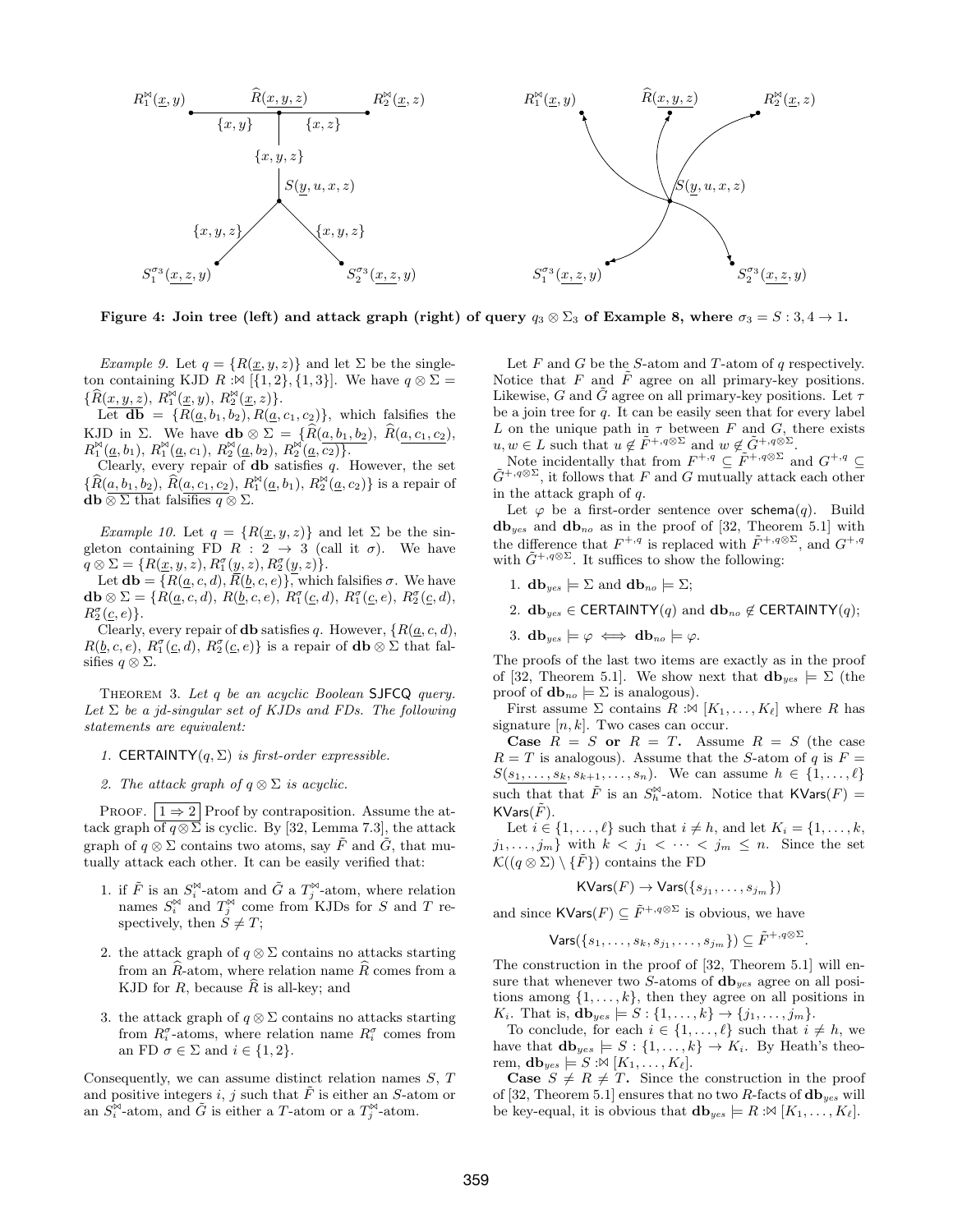Next assume  $\Sigma$  contains FD  $R : i_1, \ldots, i_m \to \ell$  (call it σ) where R has signature  $[n, k]$ . Assume the R-atom of q is  $R(s_1, ..., s_k, s_{k+1}, ..., s_n)$ . Let  $X = \text{Vars}(\{s_{i_1}, ..., s_{i_m}\})$ and  $\overline{Y} = \text{Vars}(\{s_\ell\})$ . Since the query  $q \otimes \Sigma$  contains the atom  $R_1^{\sigma}(s_{i_1},...,s_{i_m},s_\ell)$ , we have that  $\mathcal{K}((q\otimes \Sigma)\setminus {\{\tilde{F}\}})$ and  $\mathcal{K}((q \otimes \Sigma) \setminus {\{\tilde{G}\}})$  both contain  $X \to Y$  (recall that neither  $\tilde{F}$  nor  $\tilde{G}$  is an  $R_1^{\sigma}$ -atom). Two cases can occur.

**Case**  $X \subseteq \tilde{F}^{+,q\otimes\Sigma} \cup \tilde{G}^{+,q\otimes\Sigma}$ . We distinguish two subcases.

Subcase  $X \subseteq \tilde{F}^{+,q\otimes\Sigma}$  or  $X \subseteq \tilde{G}^{+,q\otimes\Sigma}$ . Assume that  $X \subseteq \tilde{F}^{+,q\otimes\Sigma}$  (the case  $X \subseteq \tilde{G}^{+,q\otimes\Sigma}$  is analogous). Then  $X \cup Y \subseteq \tilde{F}^{+,q\otimes\Sigma}$ . The construction ensures that if two Ratoms of  $\mathbf{db}_{yes}$  agree on all positions among  $i_1, \ldots, i_m$ , then they agree on position  $\ell$ . It follows  $d\mathbf{b}_{yes} \models \sigma$ .

Subcase  $X \nsubseteq \tilde{F}^{+,q\otimes\Sigma}$  and  $X \nsubseteq \tilde{G}^{+,q\otimes\Sigma}$ . We can assume indices  $g, h \in \{i_1, \ldots, i_m\}$  such that  $s_g, s_h \in X$ ,  $s_g \in$  $\tilde{F}^{+,q\otimes\Sigma}\setminus \tilde{G}^{+,q\otimes\Sigma}$  and  $s_h\in \tilde{G}^{+,q\otimes\Sigma}\setminus \tilde{F}^{+,q\otimes\Sigma}$ . The construction ensures that no two  $R$ -atoms of  $db_{yes}$  agree on both positions g and h. It follows  $d\mathbf{b}_{yes} \models \sigma$ .

**Case**  $X \nsubseteq \tilde{F}^{+,q\otimes\Sigma} \cup \tilde{G}^{+,q\otimes\Sigma}$ . We can assume the existence of  $g \in \{i_1, \ldots, i_m\}$  such that  $s_g \in X$  and  $s_g \notin$  $\tilde{F}^{+,q\otimes\Sigma} \cup \tilde{G}^{+,q\otimes\Sigma}$ . The construction ensures that no two R-atoms of  $\mathbf{db}_{yes}$  agree on position g. It follows  $\mathbf{db}_{yes} \models \sigma$ .  $|2 \Rightarrow 1|$  Assume the attack graph of  $q \otimes \Sigma$  is acyclic. By Theorem 2, CERTAINTY( $q \otimes \Sigma$ ) is first-order expressible. We can assume a first-order formula  $\psi$  such that for every uncertain database d**b** over schema( $q \otimes \Sigma$ ), we have that  $\psi$ evaluates to true on  $\tilde{d}$  if and only if every repair of  $\tilde{d}$ satisfies  $q \otimes \Sigma$ .

For every uncertain database **db** over  $\mathsf{schema}(q)$ , it is the case that  **is a uncertain database over schema(** $q \otimes \Sigma$ **).** It is correct to conclude that for every uncertain database db over schema(q), we have that  $\psi$  evaluates to true on  $\mathbf{db} \otimes \Sigma$  if and only if every repair of  $\mathbf{db} \otimes \Sigma$  satisfies  $q \otimes \Sigma$ .

By Lemma 1,  $\mathbf{db} \otimes \Sigma$  is first-order computable from  $\mathbf{db}$ . Consequently, there exists a first-order formula  $\psi$  such that for every uncertain database **db** over schema $(q)$ , we have that  $\tilde{\psi}$  evaluates to true on **db** if and only if every repair of  $\mathbf{db} \otimes \Sigma$  satisfies  $q \otimes \Sigma$ . In particular, for every uncertain database **db** that satisfies  $\Sigma$ , the following are equivalent:

- 1.  $\psi$  evaluates to true on **db**.
- 2. Every repair of  $\mathbf{db} \otimes \Sigma$  satisfies  $q \otimes \Sigma$ .

Then, by Lemma 3, for every uncertain database db that satisfies  $\Sigma$ , the following are equivalent:

- 1.  $\tilde{\psi}$  evaluates to true on **db**.
- 2. Every repair of **db** satisfies  $q$ .

Hence CERTAINTY(q,  $\Sigma$ ) is first-order expressible.  $\Box$ 

Importantly, it happens that the attack graph of  $q$  is cyclic, and the attack graph of  $q \otimes \Sigma$  is acyclic. Thus, by Theorems 2 and 3, there are cases where CERTAINTY( $q, \Sigma$ ) is first-order expressible, but CERTAINTY $(q)$  is not. We illustrate this by two examples.

Example 11. Figure 3 shows the cyclic attack graph of  $q_1$ . Figure 5 (right) shows the acyclic attack graph of  $q_1 \otimes {\sigma_1}$ where  $\sigma_1 = R : 5 \rightarrow 6$ . From Theorems 2 and 3, it follows that CERTAINTY $(q_1)$  is not first-order expressible, but that **CERTAINTY** $(q_1, \{\sigma_1\})$  is first-order expressible.

*Example 12.* Consider again the query  $q_3 = \{R(\underline{x}, y, z),\}$  $S(y, u, x, z)$  introduced in Example 8. The attack graph of  $q_3$  (not shown) is cyclic. Figure 4 (right) shows the attack graph of  $q_3 \otimes \Sigma_3$  with  $\Sigma_3 = \{R : \mathfrak{A} [\{1,2\}, \{1,3\}], S : 3,4 \rightarrow \Sigma_3 \}$ 1}. The latter attack graph is acyclic.

Incidentally, one can easily verify that if we delete the KJD and/or the FD from  $\Sigma_3$ , then the attack graph remains cyclic. That is, both the KJD and the FD are needed to attain an acyclic attack graph.

The proof of Theorem 1 can now be given.

PROOF OF THEOREM 1. Theorem 3 tells us that the problem CERTAINTY $(q, \Sigma)$  is first-order expressible if and only if the attack graph of  $q \otimes \Sigma$  is acyclic. Acyclicity of attack graphs can be tested in quadratic time [32]. Furthermore, the proof of Theorem 3 is constructive, meaning that it constructs a first-order definition of CERTAINTY $(q, \Sigma)$  if it exists.  $\Box$ 

# 6. CONSTRUCTING FIRST-ORDER DEFI-NITIONS

Assume CERTAINTY $(q, \Sigma)$  is first-order expressible. The proof of Theorem 3 implies that a first-order definition of **CERTAINTY** $(q, \Sigma)$  can be constructed in two steps: first, construct a first-order definition  $\psi$  of CERTAINTY( $q \otimes \Sigma$ ), and then substitute away from  $\psi$  all atoms with spurious relation names. In this section, we show a more efficient approach.

#### **6.1** Attack Graph of  $(q, \Sigma)$

The following definition extends the notion of attack graph to deal with the presence of KJDs and FDs.

Definition 6. Let  $q$  be an acyclic Boolean SJFCQ query. Let  $\Sigma$  be a jd-singular set of KJDs and FDs. The attack *graph of*  $(q, \Sigma)$  is a directed graph whose vertices are the atoms of q. If the attack graph of  $q \otimes \Sigma$  contains an attack  $F \stackrel{q\otimes \Sigma}{\leadsto} G$  where F is an R-atom or an  $R_i^{\bowtie}$ -atom, and G is an S-atom or an  $S_j^{\bowtie}$ -atom, then the attack graph of  $(q, \Sigma)$ contains a directed edge from the  $R$ -atom of  $q$  to the  $S$ -atom of  $\alpha$ .

Example 13. From the attack graph of  $q_3 \otimes \Sigma_3$  in Figure 4 (right), one finds that the attack graph of  $(q_3, \Sigma_3)$  consists of a single directed edge from  $S(y, u, x, z)$  to  $R(\underline{x}, y, z)$ .

Clearly, if  $\Sigma = \emptyset$ , then the attack graph of  $(q, \Sigma)$  is the same graph as the attack graph of  $q$ . The following lemma states that the attack graphs of  $q \otimes \Sigma$  and  $(q, \Sigma)$  are either both cyclic or both acyclic.

Lemma 4. Let q be an acyclic Boolean SJFCQ query. Let  $\Sigma$  be a jd-singular set of KJDs and FDs. The following are equivalent:

- 1. The attack graph of  $(q, \Sigma)$  is acyclic.
- 2. The attack graph of  $q \otimes \Sigma$  is acyclic.

#### 6.2 Free Variables

So far, we have assumed that all queries are Boolean. In the construction of first-order definitions, we will have to treat queries with free variables. In the following, the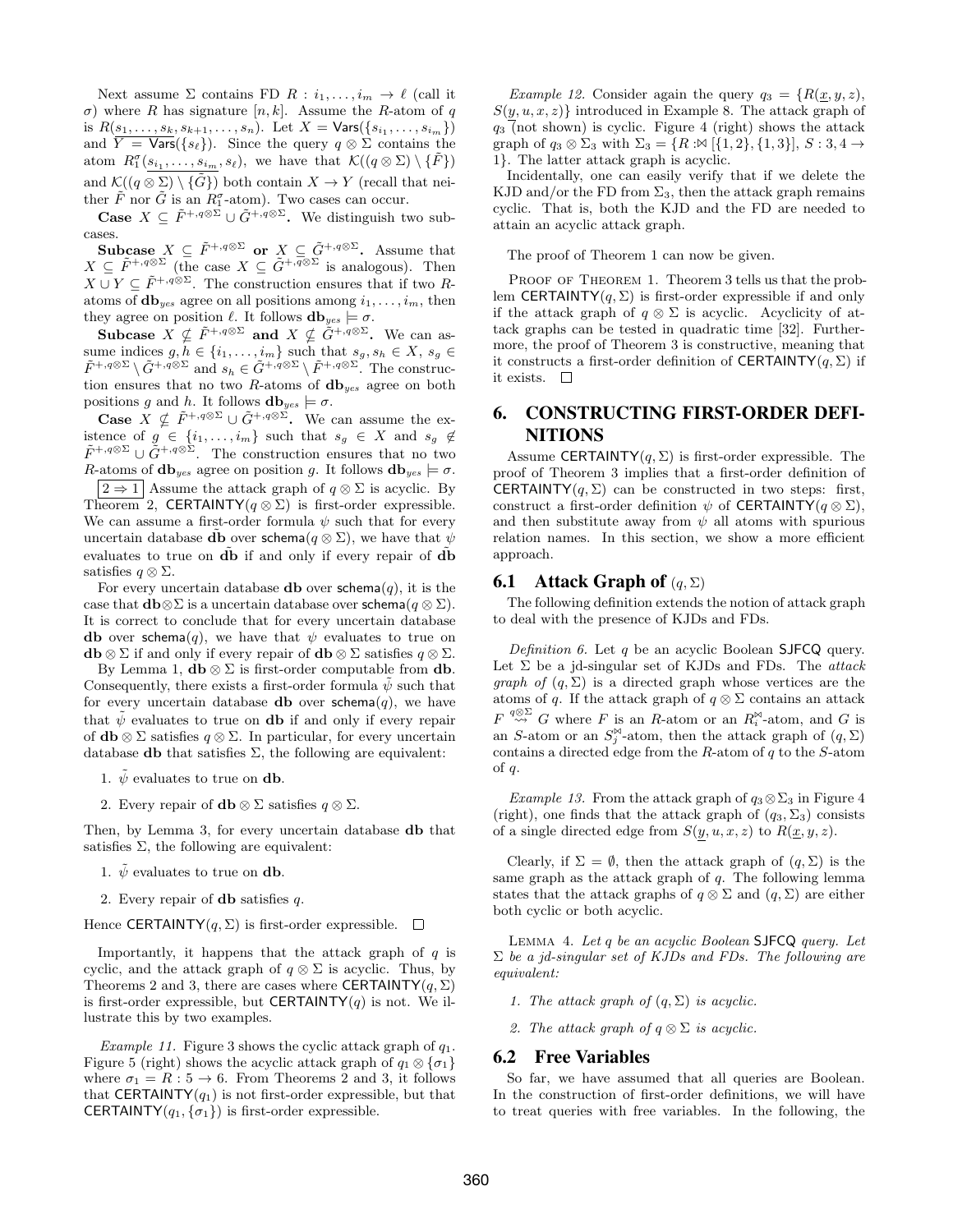

 $R(u, v, w, x, y, z)$  $R_1^{\sigma_1}(y,z)$  R  $\frac{\sigma_1}{2}(\underline{y},z)$ 

Figure 5: Join tree (left) and attack graph (right) of query  $q_1 \otimes \{q_1\}$  with  $\sigma_1 = R : 5 \to 6$ .

notation  $q(\vec{u})$ , where  $\vec{u}$  is a sequence of distinct variables, indicates that the variables in  $\vec{u}$  are free in the query q. The problem of certain query answering naturally extends to queries with free variables, as follows.

Definition 7. Let  $q(\vec{u})$  be a conjunctive query with free variables  $\vec{u}$ . Let  $\Sigma$  be a set of first-order constraints. The function problem CERTAINTY( $q(\vec{u}), \Sigma$ ) takes on input an uncertain database **db** that satisfies  $\Sigma$ , and asks to return all certain answers to q on db, i.e., all sequences  $\vec{a}$  of constants (of the same length as  $\vec{u}$ ) such that  $q(\vec{a})$  is true in every repair of db.

A first-order definition of CERTAINTY( $q(\vec{u}), \Sigma$ ) is a firstorder formula  $\varphi(\vec{u})$  such that for every sequence  $\vec{a}$  of constants (of the same length as  $\vec{u}$ ), for every uncertain database db that satisfies  $\Sigma$ , the following are equivalent:

- 1. Every repair of **db** satisfies  $q(\vec{a})$ .
- 2. db  $\models \varphi(\vec{a})$ .

We explain that the addition of free variables is not fundamental. Assume we are asked to determine a first-order definition of CERTAINTY( $q(\vec{u}), \Sigma$ ) where  $\vec{u} = \langle u_1, \ldots, u_m \rangle$ . Let  $c_1, \ldots, c_m$  be distinct constants not occurring in q, and let  $\vec{c} = \langle c_1, \ldots, c_m \rangle$ . Let  $q_{\vec{u} \mapsto \vec{c}}$  be the query obtained from q by replacing each occurrence of  $u_i$  with  $c_i$ , for  $i \in \{1, \ldots, m\}$ . Let  $\varphi$  be a first-order definition of **CERTAINTY** $(q_{\vec{u}\mapsto\vec{c}}, \Sigma)$ . Clearly, the query  $q_{\vec{u}\mapsto\vec{c}}$  is Boolean. Since first-order definitions treat all constants in a generic fashion, a first-order definition of CERTAINTY( $q(\vec{u}), \Sigma$ ) is obtained from  $\varphi$  by replacing each  $c_i$  with  $u_i$ . This is tantamount to saying that free variables are treated as constants. Likewise, in the computation of join trees and attack graphs, free variables are to be treated as constants.

#### 6.3 The Rewrite Function

We introduce a function Rewrite that returns consistent first-order rewritings. We provide an intuitive example before giving the technical definition.

Example 14. Let  $q = \exists x \exists y R(\underline{x}, a, x, y, y)$ , where a is a constant. Obviously,  $q$  is true in every repair of an uncertain database db if and only if db contains an R-fact of the form  $R(x, a, x, y, y)$  and for all  $z_1, z_2, z_3, z_4$ , if the key-equal Rfact  $R(x, z_1, z_2, z_3, z_4)$  belongs to **db**, then it is the case that  $z_1 = a, z_2 = x, \text{ and } z_3 = z_4.$ 

Notice that we can rename  $z_3$  into y in the previous sentence, which results in the condition: for all  $z_1$ ,  $z_2$ ,  $y$ ,  $z_4$ , if the key-equal R-fact  $R(\underline{x}, z_1, z_2, y, z_4)$  belongs to **db**, then it is the case that  $z_1 = a, z_2 = x$ , and  $y = z_4$ .

$$
R(\underline{u},\underline{v},w,x,y,z) \longleftarrow{\bullet} S(\underline{y},z, ``***")
$$

Figure 6: The attack graph of 
$$
(q_1, \{R : 5 \to 6\})
$$
.

Thus,  $q$  is true in every repair of an uncertain database  $\bf{db}$ if and only if db satisfies the following first-order sentence.

$$
\exists x \exists y \Big( R(\underline{x}, a, x, y, y) \land \forall z_1 \forall z_2 \forall y \forall z_4 \Big( R(\underline{x}, z_1, z_2, y, z_4) \rightarrow \begin{bmatrix} z_1 = a \\ \wedge z_2 = x \\ \wedge y = z_4 \end{bmatrix} \Big) \Big)
$$

Definition 8. Let  $q(\vec{u})$  be an acyclic SJFCQ query. Let  $\Sigma$ be a jd-singular set of KJDs and FDs such that the attack graph of  $(q(\vec{u}), \Sigma)$  is acyclic. We define Rewrite $(q(\vec{u}), \Sigma)$  recursively as follows.

Case  $q = \emptyset$  (hence  $\Sigma = \emptyset$ ). Then Rewrite $(q, \Sigma) =$  true.

**Case**  $q \neq \emptyset$ . Choose an atom  $F = R(\underline{\vec{x}}, y_1, \dots, y_m)$  that is unattacked in the attack graph of  $(q, \Sigma)$ . Let  $z_1, \ldots, z_m$ be distinct variables and let  $C$  be a conjunction of equalities constructed as follows. For  $i \in \{1, \ldots, m\},\$ 

- if  $y_i$  is a variable that does not occur in  $\vec{u}$  nor in  $\langle \vec{x}, y_1, \ldots, y_{i-1} \rangle$ , then  $z_i$  is the same variable as  $y_i$ ;
- otherwise  $z_i$  is a new variable and C contains  $z_i = y_i$ . Notice that this case applies if  $y_i$  is a constant, if  $y_i$  is a (free) variable in  $\vec{u}$ , or if  $y_i$  is a variable occurring in  $\langle \vec{x}, y_1, \ldots, y_{i-1} \rangle$ .

Let  $\vec{v}$  be a sequence of variables that contains exactly once each variable that occurs in  $\langle \vec{x}, y_1, \ldots, y_m \rangle$  and that does not occur in  $\vec{u}$ . Then

$$
\begin{array}{rcl}\n\text{Rewrite}(q(\vec{u}), \Sigma) & = & \exists \vec{v} \Big( R(\vec{\underline{x}}, y_1, \dots, y_m) \land \\
& \forall z_1 \dots \forall z_m \big( R(\vec{\underline{x}}, z_1, \dots, z_m) \to \\
& C \land \text{Rewrite}(q'(\vec{u}, \vec{v}), \Sigma') \big) \Big). \n\end{array}
$$

Here,  $q' = q \setminus \{R(\underline{\vec{x}}, y_1, \ldots, y_m)\}\$ and  $\Sigma'$  is the restriction of Σ to the KJDs and FDs that do not involve the relation name R. Notice that the variables of  $\vec{u}$  remain free in Rewrite $(q(\vec{u}), \Sigma)$ .

Notice that from [32, Lemmas C.1 and C.2] and Lemma 4, it follows that the attack graph of  $(q'(\vec{u}, \vec{v}), \Sigma')$  is acyclic and hence the recursive call Rewrite $(q'(\vec{u}, \vec{v}), \Sigma')$  is well defined.

THEOREM 4. Let  $q(\vec{u})$  and  $\Sigma$  be as in Definition 8. If CERTAINTY $(q(\vec{u}), \Sigma)$  is first-order expressible, then a firstorder definition of it is given by Rewrite $(q(\vec{u}), \Sigma)$ .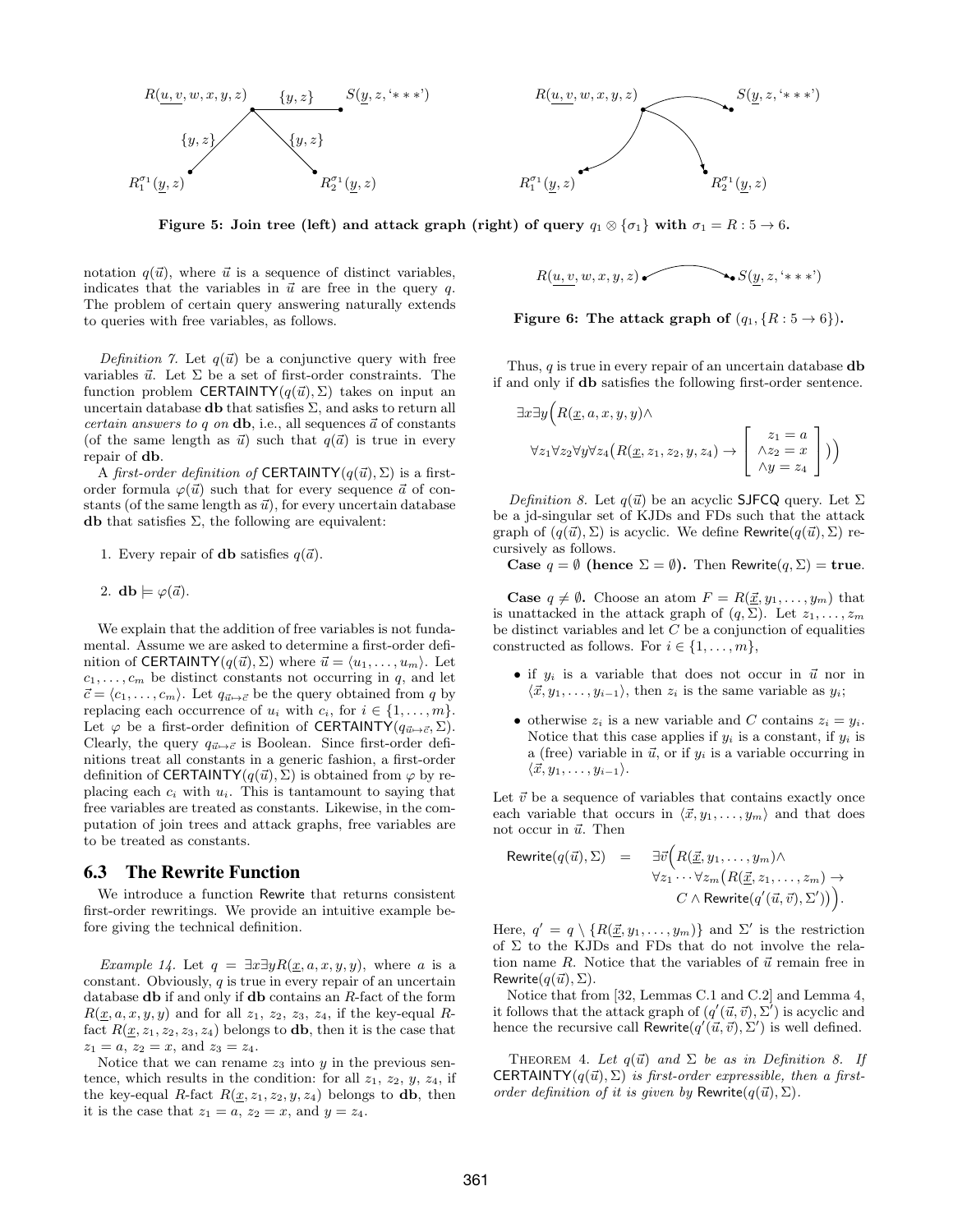|    |       |            |  | $R$ First Last Birth Sal City Country |  | $S$ City Country Stars      |     |
|----|-------|------------|--|---------------------------------------|--|-----------------------------|-----|
| Ed |       | Smith 1960 |  | 50K Mons Belgium                      |  | $\text{Mons}$ Belgium $***$ |     |
| An | Allen | 1970       |  | 40K Mons France                       |  | Mons France                 | *** |

Figure 7: Uncertain database falsifying  $R: City \rightarrow Country$ .

SELECT R.SAL FROM R, S WHERE R.CITY = S.CITY AND R.COUNTRY = S.COUNTRY AND  $S.STARS = '***'$ 

Figure 8: Original SQL query in the experiment, asking for salaries of employees who live in threestar cities.

Example 15. We can now explain all technical details behind Example 1 introduced in Section 1. Figure 3 shows the attack graph of  $q_1$ . Since the attack graph is cyclic, we conclude (by Theorem 2) that CERTAINTY( $q_1$ ) is not first-order expressible. Figure 5 shows the join tree (left) and the attack graph (right) of  $q_1 \otimes \{R : 5 \rightarrow 6\}$ . Since the attack graph is acyclic, we conclude (by Theorem 3) that **CERTAINTY** $(q_1, \{R : 5 \rightarrow 6\})$  is first-order expressible.

The attack graph of  $(q_1, {R : 5 \rightarrow 6})$  is shown in Figure 6. Based on this attack graph, Rewrite $(q_1, \{R : 5 \rightarrow 6\})$  yields the following first-order sentence.

$$
\varphi_1 = \exists u \exists v \exists w \exists x \exists y \exists z \Big( R(\underline{u}, v, w, x, y, z) \land
$$

$$
\forall w \forall x \forall y \forall z \Big( R(\underline{u}, v, w, x, y, z) \rightarrow (S(\underline{y}, z, '***)) \land
$$

$$
\forall z_1 \forall z_2 (S(\underline{y}, z_1, z_2) \rightarrow z_1 = z \land z_2 = '***)) \Big) \Big)
$$

By Theorem 4, the sentence  $\varphi_1$  is a first-order definition of CERTAINTY $(q_1, \{R : 5 \to 6\})$ . Thus, for every uncertain database **db** that satisfies  $R: 5 \rightarrow 6$ , it is the case that  $\varphi_1$ evaluates to true on  $\bf{db}$  if and only if  $q_1$  evaluates to true on every repair of db.

Unsurprisingly,  $\varphi_1$  does not provide certain answers on uncertain databases that *falsify*  $R : 5 \rightarrow 6$ . For example,  $\varphi_1$  evaluates to false on the uncertain database of Figure 7, even though all repairs of this database satisfy  $q_1$ .

It is fairly straightforward to translate a first-order definition of CERTAINTY $(q, \Sigma)$  into SQL. The performance of such SQL queries has been studied in [12] and will be further discussed in the next section.

# 7. EXPERIMENTAL EVIDENCE

ConQuer [14] and EQUIP [18] are two systems for solving the problem CERTAINTY( $q(\vec{u})$ ) where  $q(\vec{u})$  is a conjunctive query. ConQuer applies only to conjunctive queries  $q(\vec{u})$  for which CERTAINTY( $q(\vec{u})$ ) is first-order expressible. ConQuer rewrites such a query  $q(\vec{u})$  into a new SQL query Q that yields the certain answers on any uncertain database. The query Q can then be executed in any commercial DBMS. Notice that Q does not depend on the data.

EQUIP applies to all conjunctive queries  $q(\vec{u})$ . When an uncertain database db is given as the input of the problem **CERTAINTY** $(q(\vec{u}))$ , EQUIP transforms the database and the query into a Binary Integer Program (BIP) that computes the certain answers. The BIP can then be executed by any

```
SELECT R1.SAL FROM R AS R1
WHERE NOT EXISTS (
      SELECT * FROM R AS R2
      WHERE R2.FIRST = R1.FIRST<br>AND R2.LAST = R1.LAST
            R2. LAST = R1. LAST
      AND (R2.SAL <> R1.SAL
      OR NOT EXISTS (
             SELECT * FROM S AS S1
             WHERE S1.CITY = R2.CITY
            AND S1.COUNTRY = R2.COUNTRY
             AND S1.STARS = '***'AND NOT EXISTS (
                   SELECT * FROM S AS S2
                   WHERE S2.CITY = S1.CITY
                   AND (S2.COUNTRY <> S1.COUNTRY
                   OR S2.STARS <> '***' )))))
```
#### Figure 9: Consistent first-order SQL rewriting.

existing BIP solver. Since the BIP depends on the database db, a new BIP has to be generated whenever the database changes.

No benchmark experiments exist for comparing the performance of different systems. Devising a representative benchmark is arduous because of the many factors that can impact the performance. It is not even clear how to adequately characterize the degree of inconsistency of an uncertain database. Call a block a maximal set of key-equal facts. Is it important to take into account the distribution of the cardinalities of blocks, or is it sufficient to know the percentage of tuples involved in some conflict?

Nevertheless, extensive experiments [18, 24] show that if **CERTAINTY** $(q(\vec{u}))$  is first-order expressible, then encoding the problem in SQL (like in ConQuer) is always preferable to binary integer programming. This is not surprising, because binary integer programming is NP-hard, while the data complexity of "first-order"  $SQL$  is  $AC^0$ . A main conclusion of [24] is that consistent first-order rewriting should be used whenever possible. In this respect, Theorem 1 is of much practical importance, because it reveals when exactly consistent first-order rewriting is possible, i.e., when the problem can be solved in SQL. Unlike ConQuer, our approach takes into account knowledge about satisfied constraints.

To further illustrate the practicality of our approach, we ran an experiment for the following non-Boolean query  $q_4$ , which asks for salaries of employees who live in three-star cities; its SQL encoding is shown in Figure 8. This non-Boolean variant of the Boolean query  $q_1$  was chosen in order to get more output than a single Boolean value.

 $q_4(x) = \exists u \exists v \exists w \exists y \exists z (R(u, v, w, x, y, z) \wedge S(y, z, '***))$ 

It is coNP-complete to decide, given an uncertain database db and a salary  $c$  on input, whether  $c$  is a certain answer to  $q_4$  on **db** [17]. Therefore, any known algorithm (be it EQUIP or another) which computes all certain answers will be exponential-time in the size of the input database. An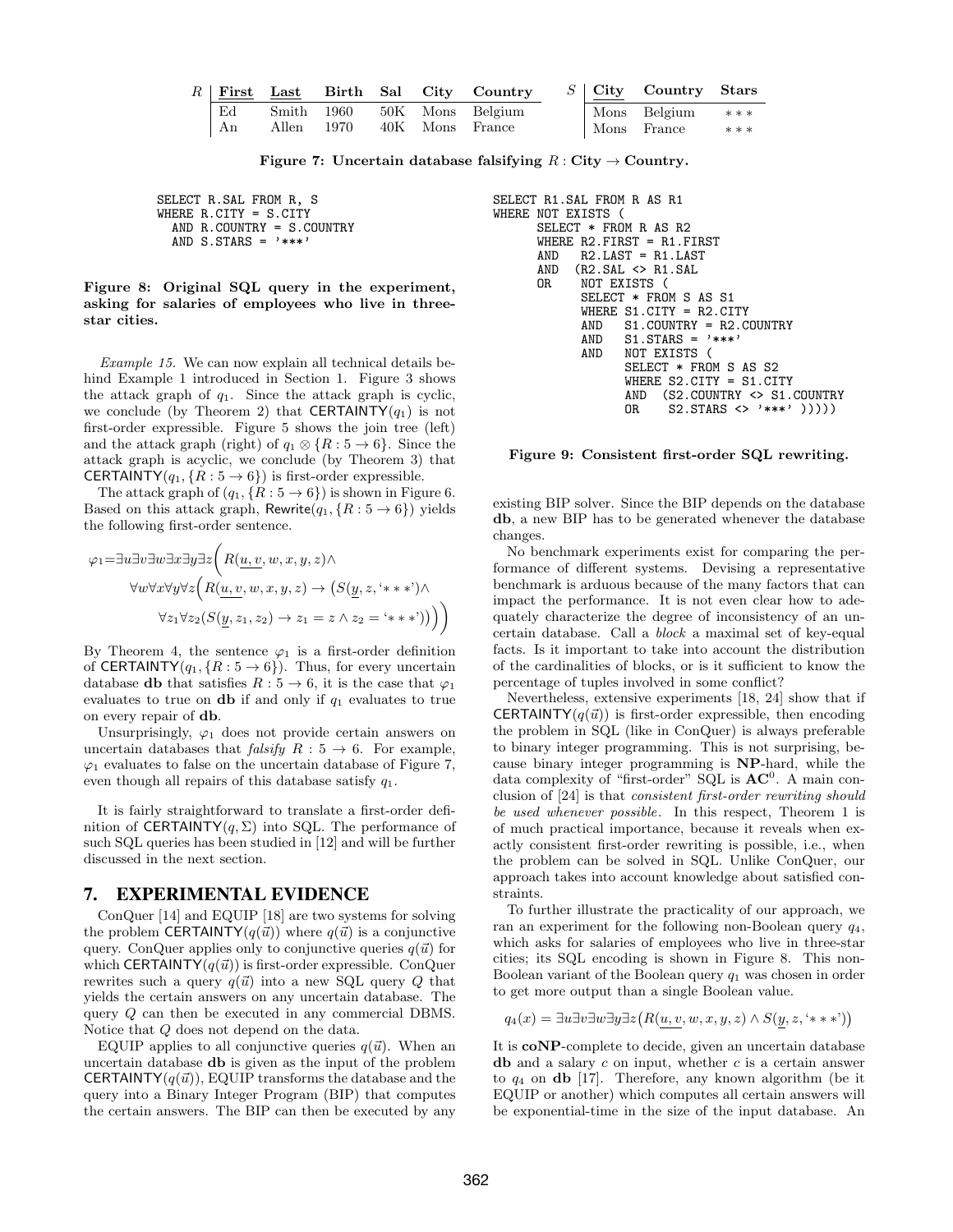obvious (but impractical) approach is to execute the query of Figure 8 on every repair and take the intersection of all answers.

Let us now assume that the input databases are known to satisfy the functional dependency  $R : City \rightarrow Country$ (call it  $\sigma_1$ ). Using the results in this paper, it can be verified that CERTAINTY( $q_4(x), \{\sigma_1\}$ ) is first-order expressible, and is solved by executing the SQL query of Figure 9.

In our experiment, we have assumed a fixed relation S of 1000 tuples such that in the City-column, 100 cities appear twice and 800 cities appear exactly once. These figures are not unrealistic if we consider that touristic appreciations are volatile. Obviously, the relation  $S$  has an astronomical number  $(2^{100})$  of repairs. We have used different databases where the cardinality of the relation  $R$  varies from 500,000 to 1,500,000, and contains one duplicate primary key for every 1000 tuples. The relation R always satisfies  $R : City \rightarrow$ Country.

Table 1 shows query execution times in this experiment. All experiments were conducted using PostgreSQL version 9.1.6 on a machine with Intel core i5 2.4GHz CPU and 2GB RAM, running Gentoo Linux. The second column lists the execution time (denoted  $t_{\text{rew}}$ ) of the rewritten query (see Figure 9) on the original inconsistent database. The third column shows an optimistic estimate of the execution time (denoted  $t_0$ ) of the original query (see Figure 8) on any repair. Since it was verified that execution times do not significantly differ from one repair to another, we have measured the execution time on 100 arbitrarily picked repairs and report the minimum. Obviously, executing the original query (of Figure 8) on each repair is infeasible.

The rightmost column in Table 1 indicates that the ratio  $t_{\text{rew}}/t_{\text{o}}$  is constantly less than 8. That is, in this experiment, executing the consistent first-order SQL rewriting on the original inconsistent database is less than eight times slower than executing the original query on a single repair. Thus, in the extreme case where the original uncertain database had only one single repair (i.e., if it were consistent), our proposed technique would only result in a factor 8 slow-down. Note, however, that under the (not unrealistic) assumption of a fixed percentage of duplicates  $(1\% \text{ in our experiment}),$ the number of repairs grows exponentially in the size of the database, whereas our technique is not affected by the presence of such duplicates.

The ease and efficiency of consistent first-order SQL rewriting do not incite to further "manual" optimization in addition to the automated optimization already performed by the DBMS optimizer. Such manual optimization could possibly come from a separate treatment of the consistent part of the database, or even from some normalization that decomposes the database schema into consistent and inconsistent relations. Such optimizations have not yet been investigated in theory and risk to incur significant overhead in practice.

To conclude, no previously known technique is capable of recognizing that the problem in our experiment can be solved by a single SQL query. ConQuer cannot handle the problem. EQUIP uses an exponential-time algorithm and incurs significant data preprocessing [18]. Our consistent first-order SQL rewriting is in the low complexity class  $AC^0$ and is insensitive to database updates.

| R         | $t_{\sf{rew}}$ | $t_{\rm o}$ | $t_{\sf rew}/t_{\sf o}$ |
|-----------|----------------|-------------|-------------------------|
| 500,000   | 953            | 133         | 7.12                    |
| 600,000   | $1.156\,$      | 160         | 7.21                    |
| 700,000   | $1.356\,$      | 183         | 7.38                    |
| 800,000   | $1.606\,$      | 212         | 7.56                    |
| 900,000   | $1.767\,$      | 238         | 7.40                    |
| 1,000,000 | 1,965          | 265         | 7.40                    |
| 1,100,000 | $2.219\,$      | 295         | 7.50                    |
| 1,200,000 | 2,341          | 319         | 7.32                    |
| 1,300,000 | 2,532          | 346         | 7.31                    |
| 1,400,000 | 2,699          | 367         | 7.33                    |
| 1,500,000 | 2,980          | 396         | 7.51                    |

Table 1: Execution times (in milliseconds) on uncertain databases of growing size. The relation S is fixed.  $t_{\text{rew}}$  is the execution time of the consistent first-order SQL rewriting on the uncertain database.  $t_0$  is the minimum of the execution times of the original query on 100 arbitrarily picked repairs.

## 8. CONCLUSION

The problem of consistent query answering under primary keys, also known as  $CERTAINTY(q)$ , has attracted much research attention in recent years. This problem takes as its input an uncertain database db and asks whether the Boolean query  $q$  evaluates to true on every repair of  $db$ . In practical situations, however, one may know that input databases satisfy some set  $\Sigma$  of constraints, i.e., that the input databases are partially consistent. The problem **CERTAINTY** $(q, \Sigma)$  takes as its input an uncertain database db that satisfies  $\Sigma$  and asks whether the query q evaluates to true on every repair of db. The knowledge that some constraints be satisfied brings a new flavor of practical interest to consistent query answering.

We studied the problem CERTAINTY $(q, \Sigma)$  in case q is an acyclic Boolean SJFCQ query and  $\Sigma$  is a set of FDs and KJDs, containing at most one KJD per relation name. The main result is that it is decidable whether CERTAINTY( $q, \Sigma$ ) is first-order expressible. If CERTAINTY( $q, \Sigma$ ) is first-order expressible, then it can be solved by a single SQL query.

# 9. REFERENCES

- [1] S. Abiteboul, R. Hull, and V. Vianu. Foundations of Databases. Addison-Wesley, 1995.
- [2] F. N. Afrati and P. G. Kolaitis. Repair checking in inconsistent databases: algorithms and complexity. In R. Fagin, editor, ICDT, volume 361 of ACM International Conference Proceeding Series, pages 31–41. ACM, 2009.
- [3] M. Arenas, L. E. Bertossi, and J. Chomicki. Consistent query answers in inconsistent databases. In PODS, pages 68–79. ACM Press, 1999.
- [4] C. Beeri, R. Fagin, D. Maier, and M. Yannakakis. On the desirability of acyclic database schemes. J. ACM, 30(3):479–513, 1983.
- [5] L. E. Bertossi. Database Repairing and Consistent Query Answering. Synthesis Lectures on Data Management. Morgan & Claypool Publishers, 2011.
- [6] L. E. Bertossi, L. Bravo, E. Franconi, and A. Lopatenko. The complexity and approximation of fixing numerical attributes in databases under integrity constraints. Inf. Syst., 33(4-5):407–434, 2008.